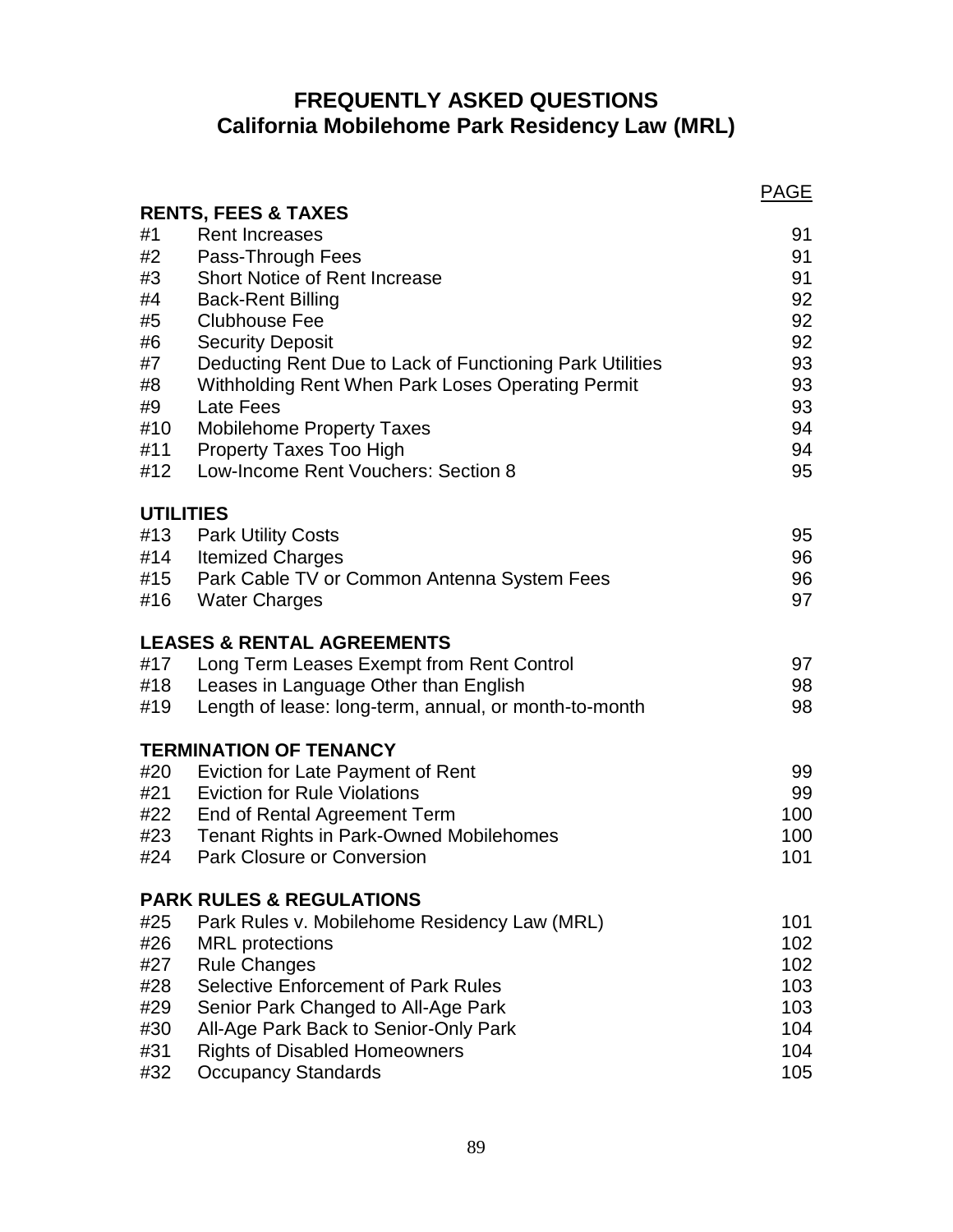| #33 | <b>Clubhouse Hours and Use</b>                                    | 105 |
|-----|-------------------------------------------------------------------|-----|
| #34 | Pets                                                              | 105 |
| #35 | Parking Restrictions and Towing                                   | 106 |
| #36 | Subleasing                                                        | 106 |
| #37 | <b>RVs in Mobilehome Parks</b>                                    | 107 |
| #38 | Caregiver Residency in the Park after Homeowner's Death           | 107 |
|     | <b>PARK MAINTENANCE, INSPECTIONS &amp; SERVICES</b>               |     |
| #39 | <b>Failure to Maintain the Park</b>                               | 108 |
| #40 | Mobilehome Park Inspection Program                                | 108 |
| #41 | Code Enforcement Agency (NEW)                                     | 108 |
| #42 | Title 25: State of California Health and Safety regulations (NEW) | 109 |
| #43 | <b>Reduction of Park Services</b>                                 | 109 |
| #44 | Lot Lines                                                         | 109 |
| #45 | <b>Trees and Driveways</b>                                        | 109 |
| #46 | <b>Responsibility for Pre-Existing Code Violations</b>            | 110 |
| #47 | Permit for Remodeling the Mobilehome                              | 111 |
| #48 | <b>Home Rehabilitation Assistance</b>                             | 111 |
|     | <b>PARK CONVERSION TO RESIDENT OWNERSHIP</b>                      |     |
| #49 | <b>Park Condo Conversion</b>                                      | 111 |
| #50 | <b>Right of First Refusal to Buy Park</b>                         | 112 |
| #51 | Laws Applicable to Resident-Owned Parks                           | 112 |
|     | <b>PARK OWNERS &amp; MANAGERS</b>                                 |     |
| #52 | <b>Manager-Resident Relations</b>                                 | 113 |
| #53 | Park Violations of the MRL                                        | 114 |
| #54 | <b>Contacting Park Owner or Operator</b>                          | 114 |
| #55 | Management Availability in Case of Emergencies                    | 114 |

# **HOME SALES, RESALES & TRANSFERS**

| 115                                                                  |
|----------------------------------------------------------------------|
| 115                                                                  |
| 116                                                                  |
| 116                                                                  |
| 117                                                                  |
| 117                                                                  |
| 117<br>Homeowners May Be Required to Sell Home to the Park on Resale |
| 118                                                                  |
|                                                                      |

#56 Park Manager Entering Lot 114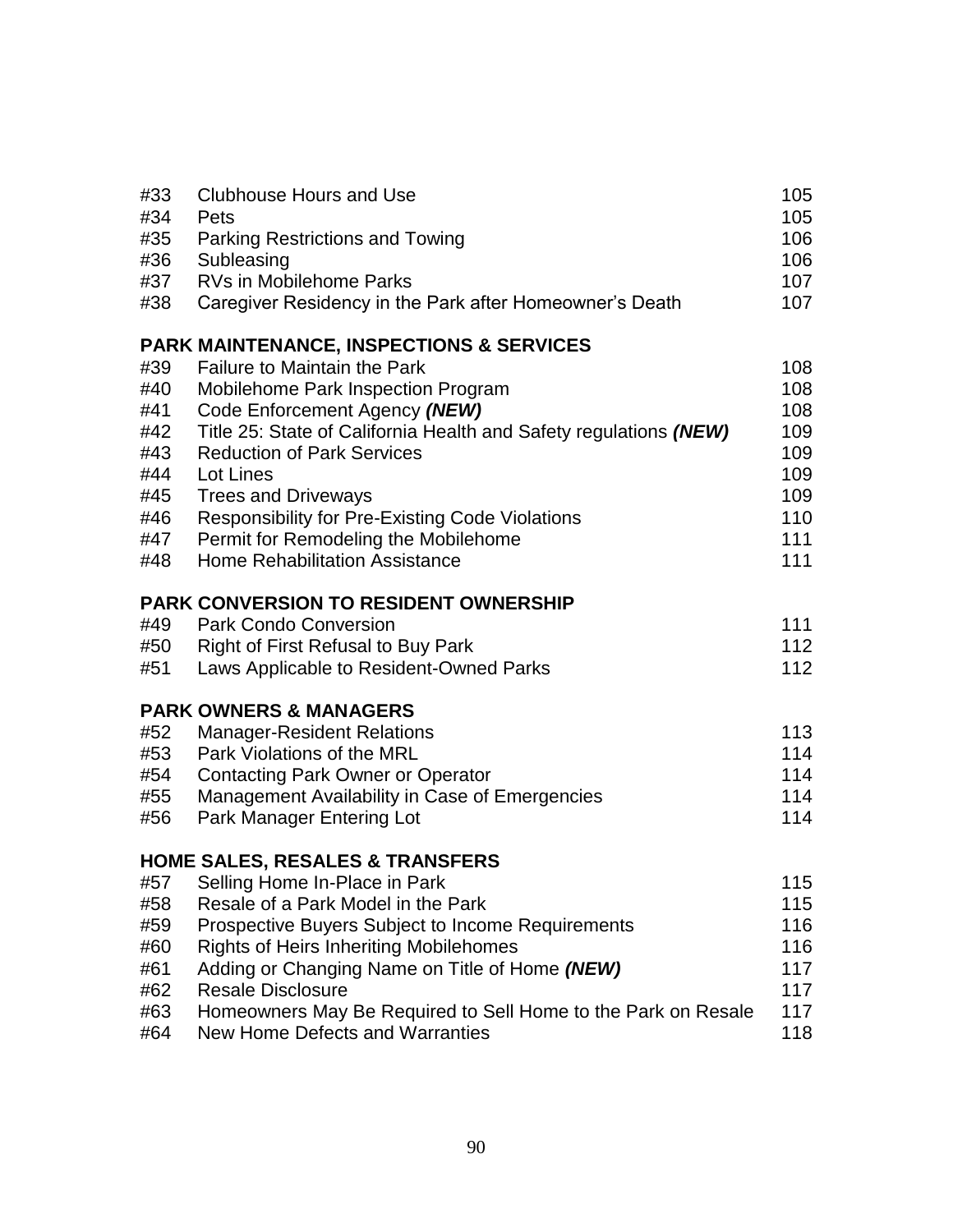### #1 **Does state law regulate rent increases in mobilehome parks?**

No, state law does not regulate the amount of a rent increase in a mobilehome park. However, the MRL requires a park to give residents a 90-day advance written notice of a rent increase (Civil Code §798.39). If residents are on a long-term lease, the lease would govern the percentage and frequency of rent increases, with increases not less than every 90 days as required by law. If residents sign a long-term lease of more than one year in length, state law provides that the lease is exempt from any local rent control ordinance now in existence or enacted in the future. (Civil Code §798.17(a)(1)) (Approximately 102 local jurisdictions have some form of rent control for mobilehome parks.) **Recap**:

- State law does not regulate the amount of a rent increase.
- A 90-day advance written notice of rent increase is required.
- If resident is on a long-term lease, check the language in lease for frequency (not less than every 90 days) and percentage of increases.

### #2 **Can the park charge separate "maintenance" or "pass-through" fees in addition to the rent?**

Yes, if the resident's signed lease or rental agreement provides for assessments or fees for maintenance, among other services. If not mentioned in the lease, a new fee would have to be for a service actually rendered, such as trash pick-up, and would require a 60-day advance written notice. (Civil Code §798.32(a)) If the resident signs a new lease or rental agreement that includes these fees, they are agreeing to pay the fees. State law does not require a notice requirement for an increase in an already existing fee. Local jurisdictions with mobilehome park rent control ordinances may regulate fees or pass-through costs which parks charge their residents. Some ordinances, for example, distinguish capital improvements from maintenance, allowing a pass-through fee of certain capital improvements (not including maintenance) amortized over a period of time.

### **Recap:**

- A 60-day advance written notice is required for a new fee if it is not mentioned in the lease.
- Notice is not required for an increase in an existing fee.

### #3 **A 90-day written notice of rent increase was delivered late. Is this notice legal?**

No. The MRL provides for residents to receive the 90-day written notice of a rent increase before the date of the increase. (Civil Code §798.30) Any notice required by the MRL shall either be delivered and received inperson or by U.S. mail, postage prepaid. (Civil Code §798.14) Actual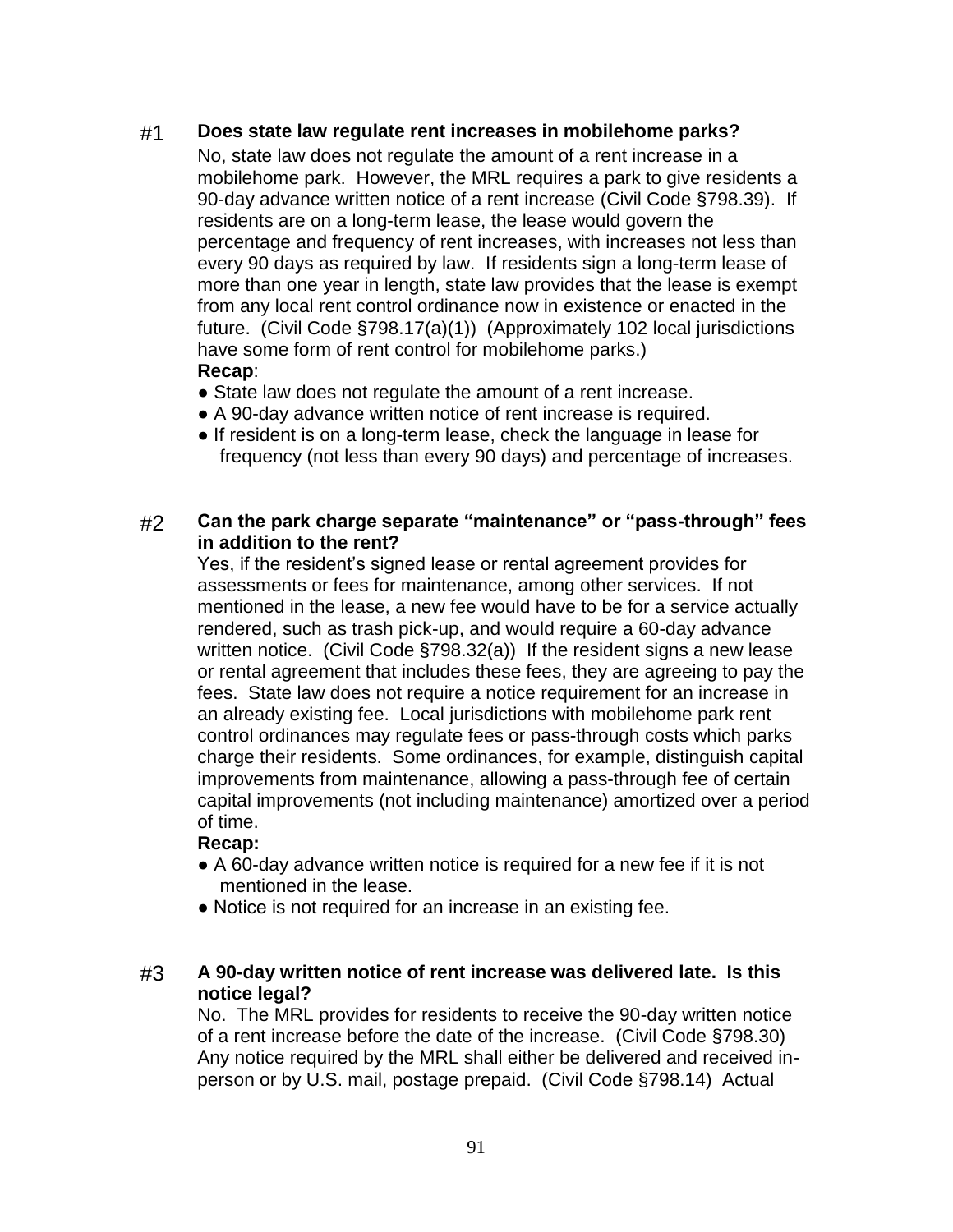receipt of the notice less than 90 days before the increase is not a 90-day notice.

### **Recap:**

- A 90-day written advance notice must be received by residents 90 days before increase.
- The notice must be delivered in-person or by U.S. mail.

### #4 **Can the park charge residents for back-rent that was miscalculated because of the manager's mistake?**

It depends on the situation. If the park rental agreement or lease stipulates the monthly rent for the term of the lease, and there is no provision in the lease for a contingency, such as an increase due to management error, then back-rent could not be charged. However, if residents have signed a rental agreement that provides that back-rent may be charged in the event of a management miscalculation or error, then the additional rent could be charged with a 90-day notice. **Recap:**

- If not specified in lease or rental agreement, then collection of back-rent is not allowable.
- If back-rent is allowed under terms of lease or rental agreement, then a 90-day advance written notice is required.

### #5 **Can the park owner require a deposit or fee for use of the clubhouse by the homeowners association?**

No, however there are certain exceptions. The MRL provides that a park rental agreement or rule or regulation shall not deny a homeowner or resident the right to hold meetings for a lawful purpose in the clubhouse at reasonable times and in a reasonable manner, when the facility is not otherwise in use. (Civil Code §798.51(a)(1)) Homeowners or residents may not be charged a cleaning deposit or require liability insurance in order to use the clubhouse for meetings relating to mobilehome living or for social or educational purposes and to which all homeowners are allowed to attend. (Civil Code §798.51(b) However, the park may require a liability insurance binder when alcoholic beverages are served. (Civil Code §798.51(c)) If a homeowner reserves the clubhouse for a private function to which all park residents are not invited, the park could charge a fee or deposit.

### **Recap:**

- No fee may be charged for homeowner functions.
- A liability insurance fee may be charged if alcohol is served.
- A fee may be charged for private parties.

## #6 **Can the park charge first and last months' rent plus a 2-month security deposit?**

Normally, when a mobilehome owner is accepted for residency in a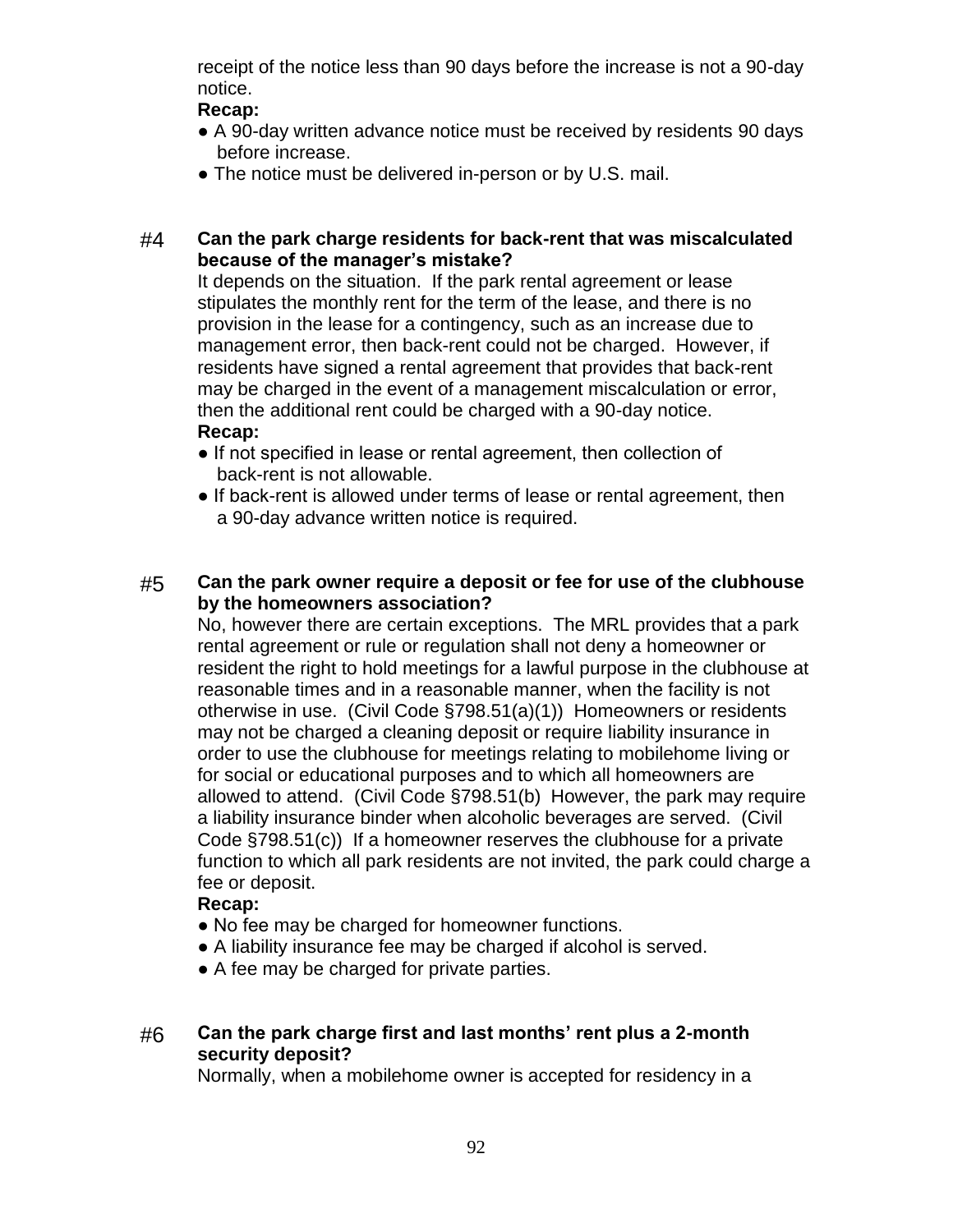mobilehome park and signs a rental agreement, charging first month's rent and a 2-month security deposit are permitted. (Civil Code §798.39) After one full year of satisfactory residency (meaning all rent and fees have been paid during that time), the resident is entitled to request a refund of the 2-month security deposit, or may request a refund at the time he or she vacates the park and sells the home. (Civil Code §798.39(b)) **Recap:**

- A 2-month security deposit may be charged.
- A security deposit refund is allowed after one year if all rent and fees have been paid.

### #7 **Can the resident refuse to pay the rent or deduct a certain amount from the rent if water in the park is cut off?**

No. Refusing to pay the rent or paying a reduced rent could lead to the residents' termination of tenancy unless residents are willing to chance an eviction and use the lack of water as a defense. Instead, residents should file an emergency complaint with the Department of Housing (HCD) or a local enforcement agency if the local agency has jurisdiction over the lack of water in the park. An inspector can then cite the park for failing to provide adequate water and require the park to furnish bottled water and alternative bathing facilities until the water problem is fixed. The MRL requires the park to maintain the common facilities (which include the utilities) in good working order and condition. (Civil Code §798.15(d)) **Recap:**

- Resident is not allowed to deduct rent in case of utility shut-off.
- If there is lack of water, alert the enforcement agency.

### #8 **Can the park evict a resident for not paying rent even though the park's Permit to Operate has been invalid for a year?**

It depends. If the Permit to Operate (PTO) is officially suspended by the state Department of Housing (HCD) for more than 30 consecutive days, the park cannot legally collect rent from residents until the permit is reinstated. Until the PTO is officially suspended by HCD however, despite the fact that the PTO fee may not been paid to the state in a year, residents who withhold rent from the park may be subject to a notice of termination of tenancy by the management.

### **Recap:**

• If the park's PTO is officially suspended by HCD, then the park cannot legally collect rent.

### #9 **Can the park charge the resident a late fee if they missed paying the rent and utility bill by one day?**

Late fees on rents, utility charges or other pass-through fees are not regulated by the MRL, however, California court cases regarding late fees generally have upheld residential leases with preset late penalties if they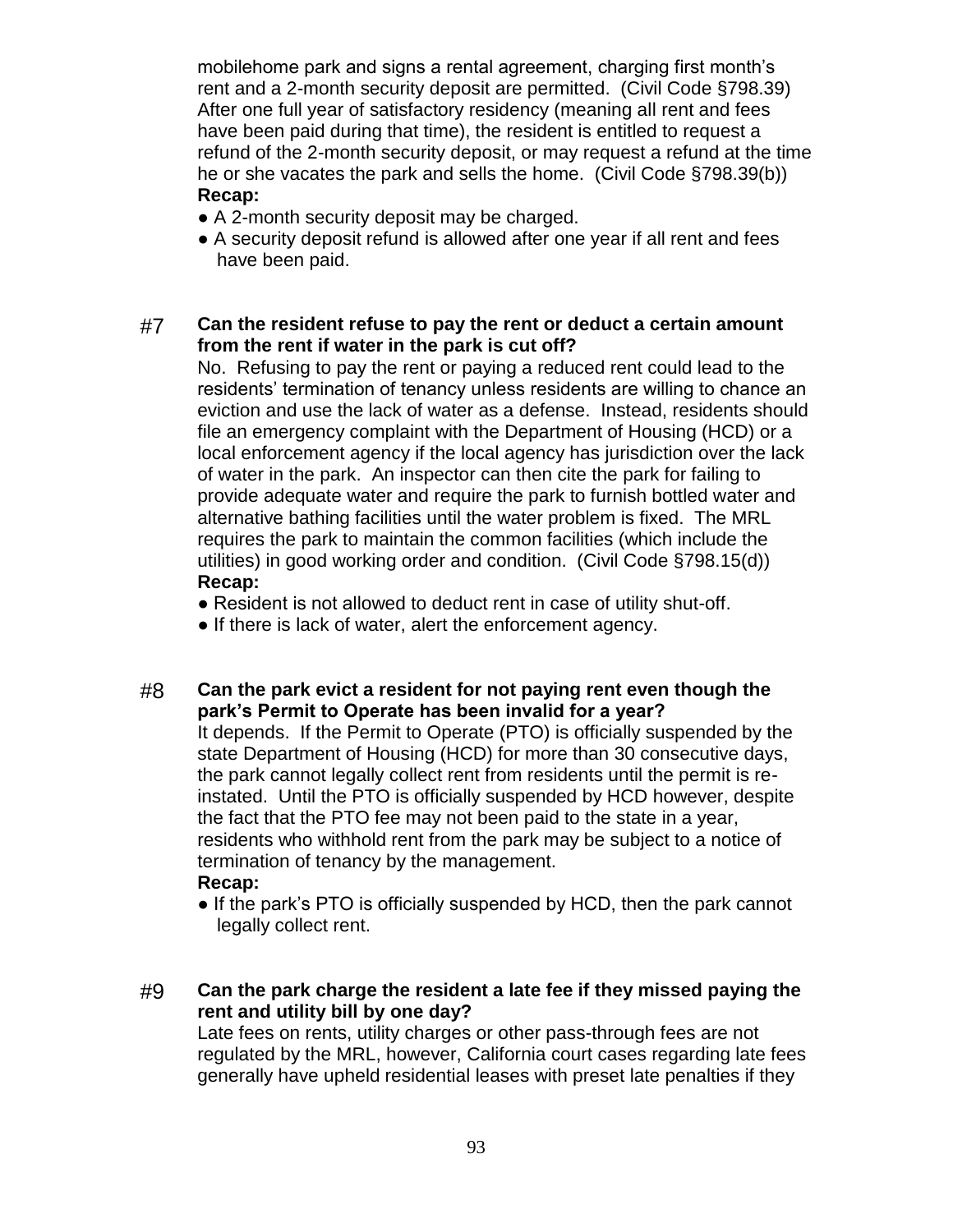bear a reasonable relationship to the actual damages that could be anticipated or sustained by the landlord for late payment, such as administrative costs relating to accounting for and collecting the late payments. For example, a 3% charge for late payment of rent (\$15 on a \$500 rent bill) is probably going to be construed as reasonable. Whether \$50 is reasonable depends on the outstanding amount of the late rent and utilities owed.

### **Recap:**

- If the signed lease or rental agreement stipulates a late fee, then the resident must pay.
- #10 **Why do residents have to pay taxes on their mobilehomes in addition to paying the park owner a fee for property taxes?** Mobilehome owners, who are park residents, pay for the park's property taxes either through their rent or sometimes through separate passthrough fees for property taxes, or property tax increases, on the park property. Yet mobilehome owners may also be liable for an individual property tax to the county on their home and accessory structures. Prior to July 1, 1980 most mobilehomes were taxed like vehicles by the state with a vehicle license fee (VLF) in lieu of local property taxes. However, the law was changed in 1979 to subject new mobilehomes and manufactured homes sold on or after July 1, 1980 to local property taxes instead of the VLF. Pre-July 1980 homes remain on the VLF unless the owner voluntarily switches the home to the local property tax system. Tax law does not allow the county assessor to base assessment of taxes on mobilehomes in parks on the value of the park land or space. Hence, the mobilehome owner's property tax is separate from the property tax on the park owner's land.

### **Recap:**

- Resident pays the park's property tax pass-through fee. Resident may also have to pay county's tax assessment on their home and accessory structures.
- Before July 1, 1980, mobilehomes pay Vehicle License Fee.
- After July 1, 1980, new mobilehomes pay property taxes, separate from the tax assessment on park property.

## #11 **How can a resident get their taxes reduced?**

Local property taxes are based on 1% of the assessed value (AV) of the property or home, plus any local bonded debt, such as school bonds. Under the California Constitution (Article VIIIA), the county assessor may increase the AV by 2% a year; however, when a home is sold and ownership is transferred, the assessor may re-assess the property (usually to the higher selling price or value). Therefore, homes that have been resold in a "good" real estate market have been reassessed at higher values, sometimes significantly higher, than those that have remained under the same ownership for years with the application of the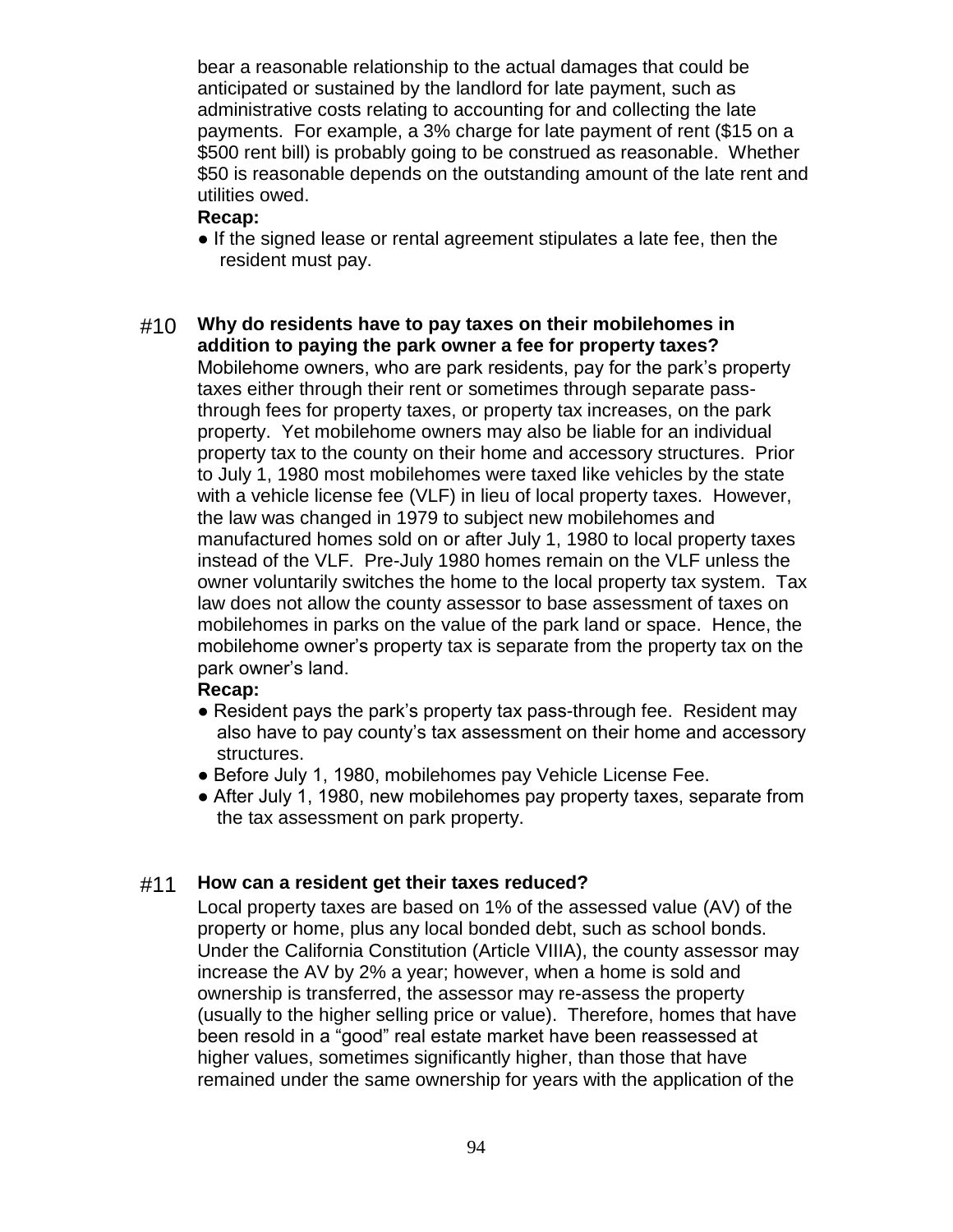annual 2% formula. Since the 2007 recession, many homes have decreased in value as sales go wanting. Mobilehome owners, like owners of conventional homes, who feel their taxes are too high in the current market, may file an appeal with the county assessment appeals board to see if they can get their AV, and thus their taxes, reduced. The burden, however, is on the homeowner to produce evidence that his or her home is worth less than the assessor's valuation. This can be done by getting a private appraisal(s) and producing documents showing the reduced or selling prices of similar mobilehomes in the park or in similar parks in the community. Information on how to apply and the deadlines for applying may be obtained from the local county tax assessor's office. **Recap:**

● File an appeal with the county tax assessor and be prepared to prove that the value of the mobilehome is worth less than the assessed value.

#### #12 **Must the park owner accept Section 8 vouchers?**

Section 8 is a federal program (Housing and Urban Development), and federal law does not require landlords to accept Section 8 rent vouchers. Landlords who accept Section 8 enter into agreements or contracts with the county that administers the program and must abide by the Section 8 terms for the period of the agreement, which is normally a set number of years. Because of Section 8 restrictions, some landlords have opted-out of Section 8 at the end of their agreements. The local county housing agency has information regarding availability of rent vouchers. **Recap:**

• The park owner does not have to accept Section 8 rent vouchers.

#### #13 **Where can residents get help if they suspect they are being overcharged on utility bills?**

Most parks are "master-meter" operators that own, operate and maintain the electric, gas and water distribution system within the park and bill their residents with the monthly rent statement. Under the state Public Utilities Code, master-meter customers (parks) shall charge no more than the local serving utility would charge a resident, including passing through any low-income rebates or discounts, such as "CARE." Residents can call County Weights and Measures (W&M) to have them check the accuracy of their meters and assure they have been correctly calibrated. Some W&M offices are willing to look into billing complaints, such as failure to provide proper billings or post rates, but most only check the accuracy of the meters. The California Public Utilities Commission (CPUC) is required to take informal complaints from residents in master-meter parks. The CPUC often refers these complaints to the serving utility to work out with the park management. If a third party billing agent prepares the utility billings for the park, the management shall disclose the contact information of the billing agent on residents' billings. (Civil Code §798.40(b))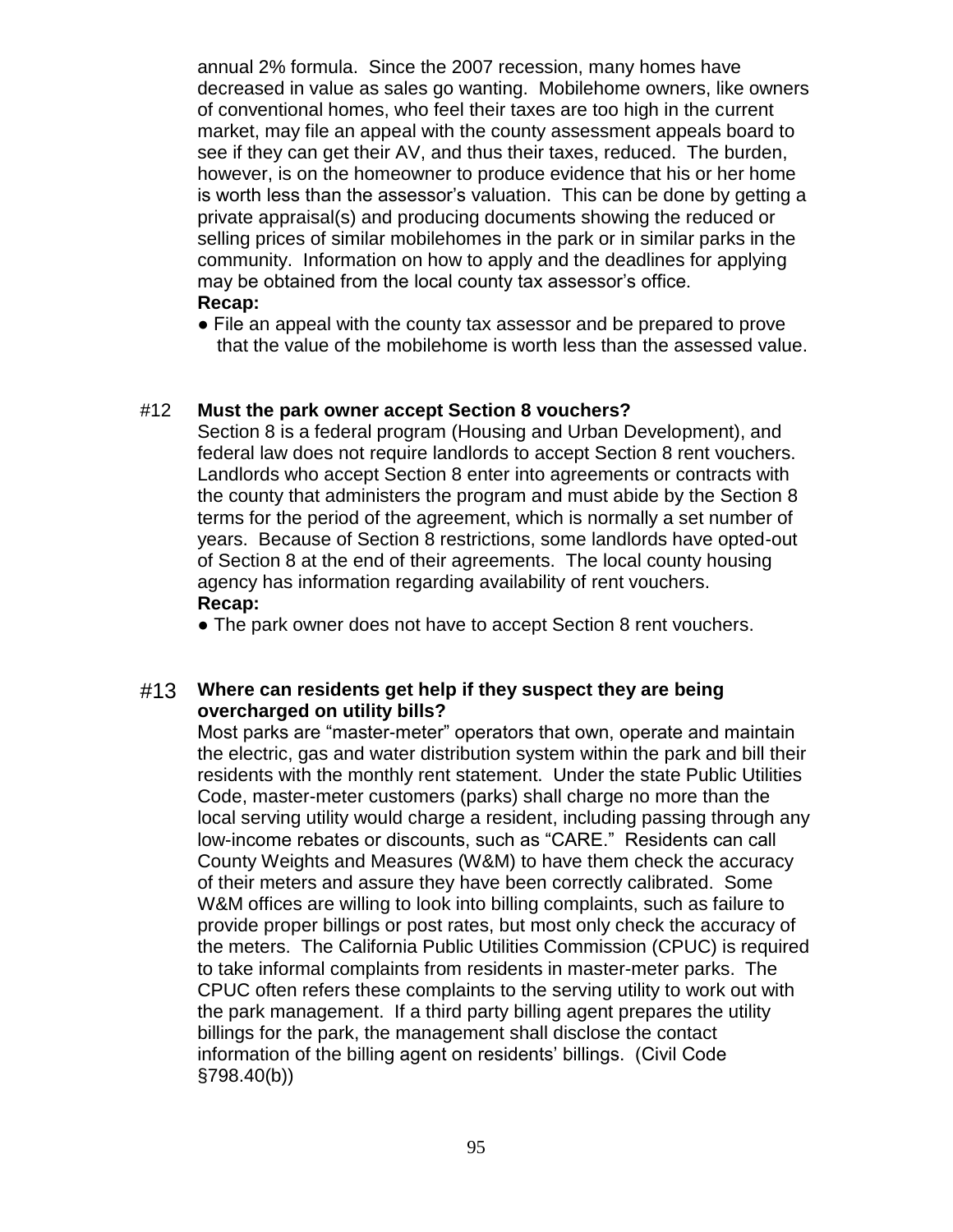- The resident must prove overcharges.
- CPUC is required to take informal complaints.
- Contact information for the third party billing agent must be disclosed on the residents' utility billings.

## #14 **Can the park start billing residents for utilities that were previously included in the rent?**

If the residents' rental agreement provides that sewer, water and garbage are included in the rent, the park management may elect to itemize or charge separately for these utilities. (Civil Code §798.41) In this case, the average monthly amount of the utility charges shall be deducted from the rent. If the rental agreement does not specifically indicate that utility charges are included in the rent, then the park owner could charge for them after complying with the 60-day written notice requirement. (Civil Code §798.32)

# **Recap:**

- If the lease or rental agreement stipulates separate charges, then the resident must pay accordingly.
- If it is not stipulated in the lease or rental agreement, then the park must give a 60-day advance written notice of an itemized billings.

# #15 **Do residents have to pay the cable TV service fee even if they don't use it? Also, can the park prohibit satellite dishes?**

The park can charge a fee for services actually rendered with a 60-day notice if it is not already provided for in the rental agreement. (Civil Code §§798.31, 798.32) If the resident has signed a long-term lease agreeing to pay the fee, they may be obligated to continue to pay it until the end of the term of the lease. A 1997 California appellate case, Greening v. Johnson, held that cable TV is not an essential utility and a park cannot charge a resident a fee for such a service not actually used by the resident. Moreover, the Telecommunication Act of 1996 provides that community rules and regulations or local ordinances cannot prohibit the installation of a dish antenna on one's home or property if it is not more than 39 inches in diameter and does not constitute a health and safety problem. Park rules can regulate placement or design of the antenna on the home if reasonable (e.g. rules don't preclude acceptable reception) but cannot ban satellite dishes outright.

- If stipulated in the signed lease or rental agreement, resident must pay the fee.
- If not stipulated in the lease or rental agreement, then the park must provide a 60-day advance written notice of a fee for service actually rendered.
- Cable TV is not an essential utility, therefore the park cannot charge a non-user.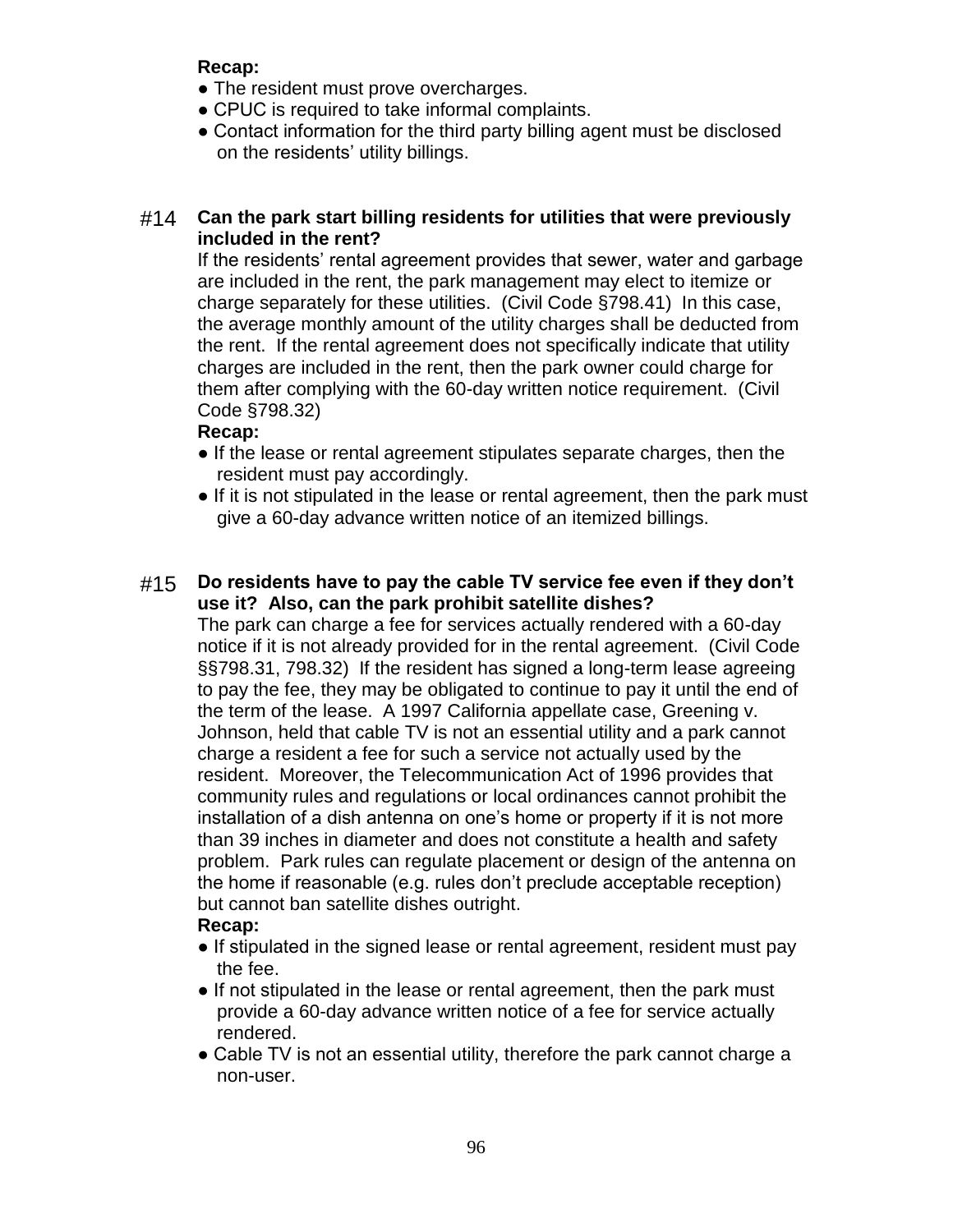- Satellite dishes are allowable, but with strict guidelines.
- #16 **Some residents' water usage is down, but their water bill has increased. How do they find out if they are being overcharged?** Contact the park management. If the park cannot help, call the County Sealer (Weights and Measures) and ask them to check the accuracy of the meter. Check for plumbing leaks under home or in fixtures. If none of these steps resolve the problem, the resident may wish to file a complaint with the California Public Utilities Commission (CPUC) about rate issues and overcharges but only if the park receives water from a water utility or supplier regulated by the CPUC. If water is CPUC-regulated, resident may only be charged a water rate that the regulated utility would be able to charge residents if they were served directly by the utility. This would include a usage rate and a customer service charge (for meter reading and service). However, the majority of parks are not served by regulated water utilities but by municipalities, water districts, utility districts, or even the park's own water well system, and are not regulated by the CPUC. One exception is that the CPUC may take complaints from residents of parks regarding service or rates charged by parks using their own water systems or underground wells. If the park is subject to local mobilehome park rent control, rent control authorities may be able to provide some relief depending upon how the rent ordinance is written or administered. Otherwise, the resident would have to complain to the appropriate governing board of the municipality, water or utility district actually furnishing water to the park.

- In a park with metered water served by regulated water districts: check bill calculations, see manager, call county, or file a complaint with the CPUC.
- If it is a park without metered water and not served by a regulated water district: call the local water board.

## #17 **Can the park manager force residents to sign a long-term lease, causing them to lose rent control protections?**

If the resident is currently a homeowner residing in the park, then they may reject a long-term lease and opt for a shorter-term lease. In the case of a prospective buyer of a home in the park who is not yet a resident, their right not to sign such a long lease is less clear. A rental agreement or lease with a term of more than 12 months is exempt from any rent control ordinance. (Civil Code §798.17) The resident may reject a longterm lease after reviewing it and opt for an annual or month-to-month rental agreement. (Civil Code §798.18) If the resident elects to have a rental agreement for 12 months or less, the rent charges and conditions shall be the same as those offered in the longer-term lease during the first 12 months (Civil Code §798.18). Not all long-term leases are bad for homeowners, and some may provide rent stability for years that month-to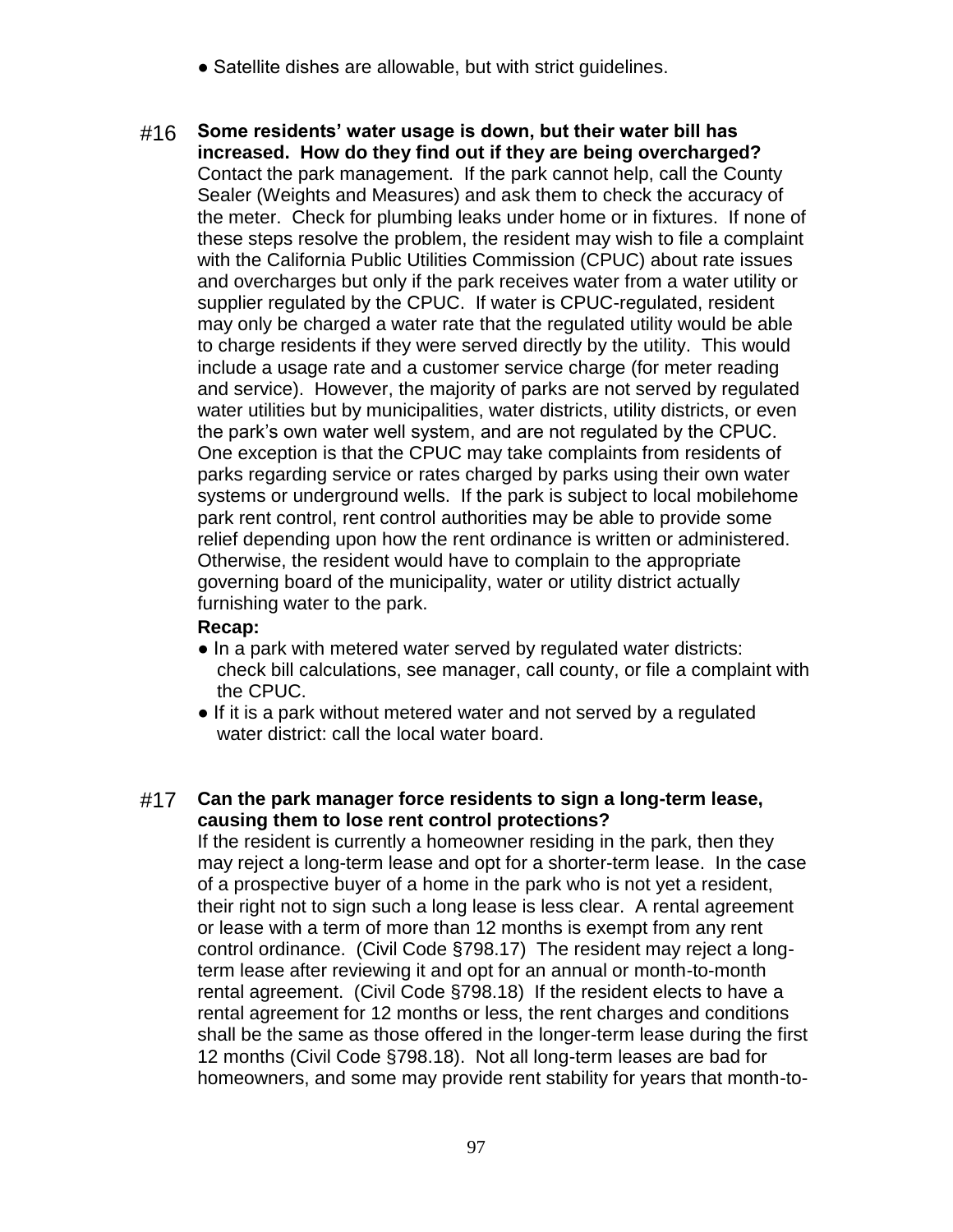month or annual tenancy does not, particularly in localities where rent control will probably never be enacted. (See also #19)

### **Recap:**

- Current homeowners residing in the park have the option of signing a short-term lease agreement with charges and conditions the same as in a long-term lease.
- Buyers, or prospective residents, may not have the option to reject a long-term lease.
- Residents have 30 days to review and accept or reject a long-term lease.

#### #18 **Is the park required to provide a lease agreement in the language of the resident if the resident is non-English speaking?**

Not in most cases. Civil Code Sec. 1632 provides that a person engaged in a trade or business, who negotiates a contract or lease -- including a rental agreement covering a dwelling, apartment or mobilehome -- in Spanish, Chinese, Tagalog, Vietnamese, or Korean, shall provide the other party, if he or she requests it, with a written copy of the contract or agreement in that language prior to execution of the document. However, this provision does not apply to contracts or agreements negotiated with the use of an interpreter, or to month-to-month rental agreements. Additionally, most mobilehome parks do not "negotiate" their leases with homeowners or prospective homeowners, but rather offer the lease on a "take it or leave it" basis.

### **Recap:**

• Most mobilehome lease contracts are not negotiated and therefore they do not have to be offered in languages other than in English.

### #19 **Does a resident have to sign a long-term lease, or are there other options?**

Homeowners living in a park have the right to review the proposed longterm lease and to reject it within 30 days and opt instead for a 12-month lease agreement or month-to-month rental agreement. (Civil Code §798.17(b)) If a homeowner rejects a long term lease, then the park cannot increase the rent above the terms provided for in the rejected longterm lease, for a year after the rejection date. (Civil Code §§798.17(c), 798.18(b)) A homeowner living in the park is entitled to a 12-month agreement or month-to-month, if they ask for it. (Civil Code 798.18(a)). (See also Question #17)

- The resident has 30 days to accept or reject a long-term lease.
- The resident has the option of a month-to-month or annual rental agreement.
- If the lease is rejected, no increase in rent is allowed, above the terms of the lease, for a year.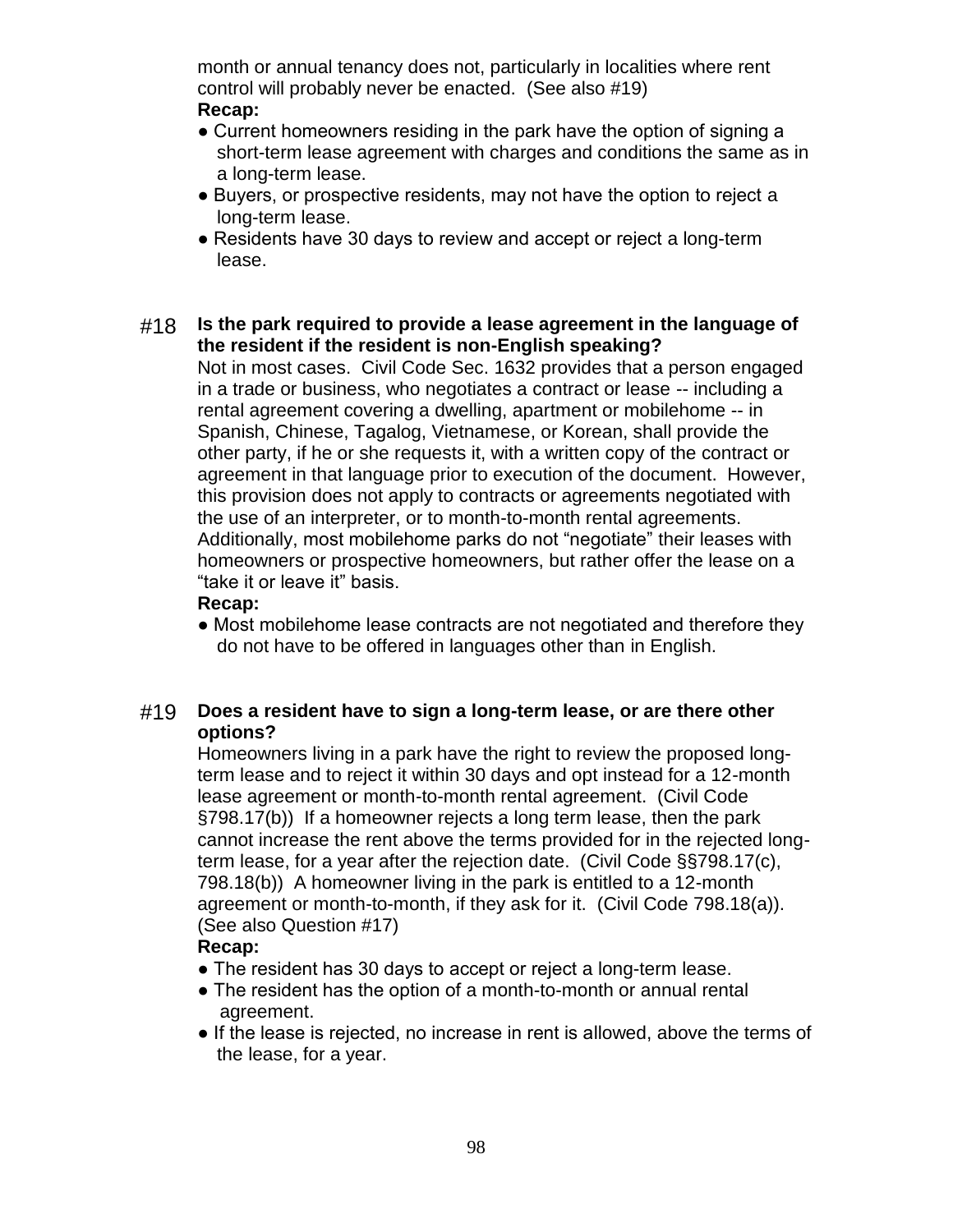#20 **Can the park evict a resident for payment of late rent even though their rental history shows they eventually pay the full rent?**

Yes. The MRL (Civil Code 798.56(e)) gives homeowners five days after the due date to pay the monthly rent and a 3-day notice thereafter to pay the rent (in 3 days) or be subject to termination of tenancy in 60 days. If a homeowner pays the rent within the 3-day grace period, the 60-day termination of tenancy is voided. However, the homeowner can only pay the rent late three times in a 12-month period. If a homeowner is late a fourth time within any 12-month timeframe, the park can refuse to accept the late rent and proceed with eviction after 60 days. Civil Code Sec. 798.56(e)(1) has a specific boldface warning notice about this "three strikes" provision, which must be included in each 3-day notice given by the management to the homeowner.

#### **Recap:**

- The resident has five days from the due date to pay rent.
- If the rent is late, the park can give the resident a 3-day notice to pay or risk eviction in 60 days.
- The resident can be late only three times in a 12-month period.

### #21 **Is the park allowed to issue an eviction notice to a resident and then refuse to talk about it and return their rent check?**

In a mobilehome park, a resident's tenancy can only be terminated for just cause, meaning they can only be evicted for the seven reasons specified in state code, including violation of a park rule or regulation. (Civil Code §§798.55, 798.56) The park management must give the resident a 60-day notice (Civil Code §798.55(b)(1)), but if the resident refuses to move after the 60-day period, the park management can take the resident to court in what is known as an unlawful detainer action. There the resident would have the opportunity to tell the judge their side of the story. If the resident is evicted, and depending upon the court's decision, the resident may be required to pay the management's attorney fees (Civil Code §798.55(d)), in addition to having to leave the park. Management is required to specify the rule broken and explain the details and give the resident seven days to correct the rule violation. (Civil Code §798.56(d)) If the resident violates the rule more than twice in a 12-month period, on the third violation, the management may proceed with termination whether or not the resident has cured the violation ("3 strikes"). (Civil Code §798.56(e)(5)) **Recap:**

- The park manager must specify which rule was broken and explain the details.
- The park must give the resident seven days to correct the rule violation.
- If the resident violates a rule more than twice in a12-month period, the park may proceed with eviction whether or not the resident corrected the violation.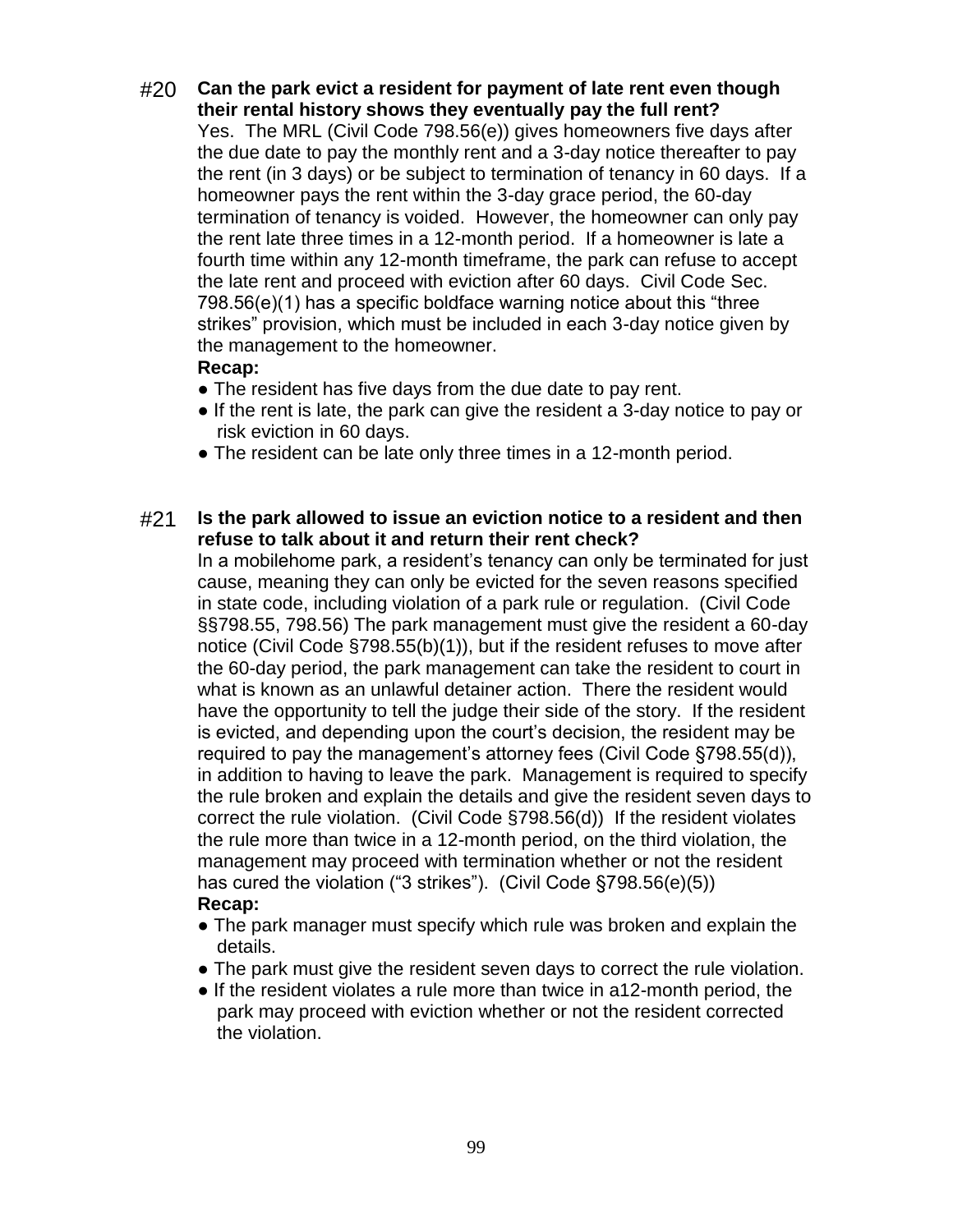## #22 **Can the park end a resident's tenancy by refusing to enter into a new rental agreement?**

No, not if the resident is a homeowner. Under the MRL, homeowners normally rent under a month-to-month or 12-month rental agreement or long-term lease of more than one year. When the term of the rental agreement is up, the management cannot elect to end the tenancy but must offer a 12-month or month-to-month agreement if requested by the homeowner. Residents who own their mobilehomes in the park cannot be evicted because their lease has expired -- only if they have not paid the rent, or have violated park rules or regulations. (Civil Code §798.56) However, if the resident is a tenant -- not a homeowner -- who rents a park-owned mobilehome, such a tenancy would be governed by conventional landlord-tenant law. In that case, the park can terminate the tenancy without a reason with a 30-day notice. **Recap:**

• The park cannot terminate a resident's tenancy when the lease or rental agreement expires – only when the rent has not been paid or a rule has been violated.

### #23 **For residents who do not own the mobilehome they are living in, what rights do they have in the case of an eviction?**

The MRL eviction protections and procedures only apply to homeowners who own their own homes and rent their spaces, not to tenants who rent mobilehomes owned by the park, park management, or other persons. Certain sections of the MRL do apply specifically to both homeowners and "residents" (Civil Code §798.11). However, the MRL's "just cause" eviction provisions (Civil Code §798.56) do not apply to residents who rent mobilehomes owned by others. They would be subject to the requirements of conventional landlord-tenant law (Civil Code §1940 et seq.). In such a case for these tenants, where there is a notice of eviction without any reason, tenants living in the rental home for less than a year generally would be entitled to a 30-day notice of termination; those living there for a year or more, are entitled to a 60-day notice if eviction is without cause. (Exceptions to the 60-day requirement are in Civil Code §1946.1.)

- Tenants who live in the mobilehome which they own are covered under the provisions of the MRL.
- Tenants living in rental mobilehomes are subject to eviction protections and procedures in landlord-tenant law, not the MRL.
- Tenants in rental homes for less than a year generally are entitled to a 30-day notice of termination if there is no cause for termination.
- Tenants in rental homes for a year or more generally are entitled to a 60-day notice of termination if there is no cause for termination.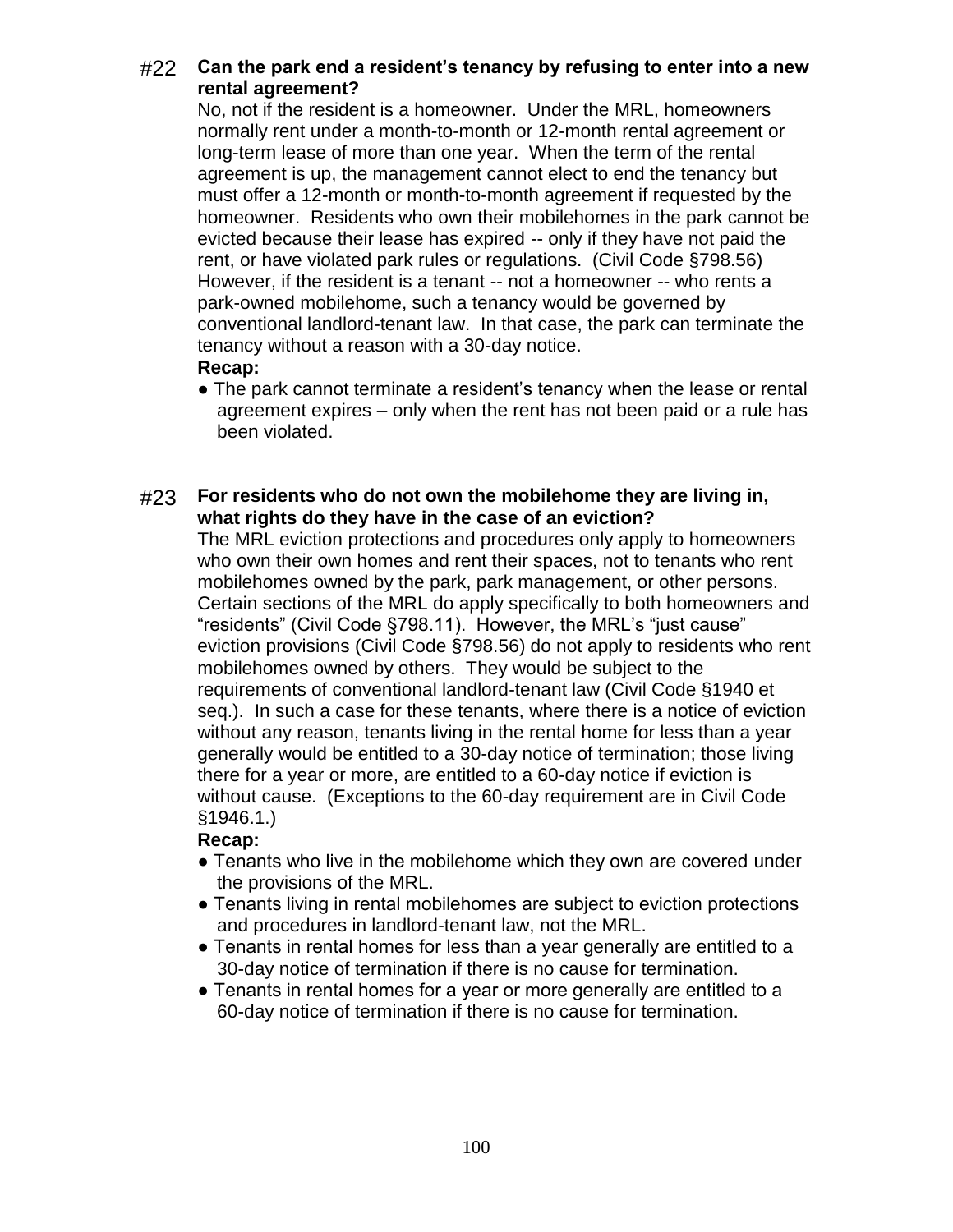### #24 **Do residents have any rights to compensation for being dislocated when the park closes down?**

Mobilehome park residents' associations have rights under the notice requirements in the MRL (Civil Code §798.80), and potential relocation assistance under the state Government Code. Where no city permits are required to close or convert the park to another use, the park must give residents at least a one-year written notice of termination of tenancy. (Civil Code §798.56(g)) Where local permits are required, which is usually the case, the park must give residents a 15-day written notice that park management will appear before a local board or planning commission to request permits for a change of use. At the same time, the park must make public the impact report requirements (Civil Code §798.56(h)), and only after approval of all permits by the city can the park then give the residents a 6-month notice of termination. (Govt. §65863.7) Upon approval of the closure or conversion of a mobilehome park to another use, the park must render an impact report to the city on the effect the conversion will have on the residents' dislocation and their ability to find alternative housing. (Govt. §65863.7) The city must then hold a hearing on the impact report and may require the park to pay the reasonable costs of relocation to displaced residents as a condition for obtaining various permits to convert the park and develop the land for another use. Usually this takes several hearings and a number of months. Actual relocation assistance afforded to residents is determined by the city, usually the planning commission or a delegated committee or agency of the commission. Often local governments will have a mobilehome park conversion ordinance which parallels the requirements of state law and fills in the details of the relocation assistance that may be required by the city, whether it is actual relocation of the mobilehome or a buy-out of the home, and how the mobilehome is to be valued for these purposes. If the park is to be subdivided into individual parcels (where a conventional subdivision will replace the park) and where a tentative or final map is required, the city may impose even more stringent relocation requirements. (Govt. §66427.4.) Local officials are the final arbiters of any relocation assistance to which displaced mobilehome owners may be entitled.

### **Recap:**

- If no local permits are required for park closure or conversion, then the park must give residents at least one year advance written notice.
- If local permits are required for park closure or conversion, then the park must proceed with relocation guidelines established by state and local law.
- Local officials are the final arbiters of any relocation assistance.

## #25 **Do mobilehome park rules prevail over state law?**

No. The park rental agreement and the park rules and regulations must be consistent with the MRL and other laws that apply in parks. For example, a park rental agreement or rule that provides the park may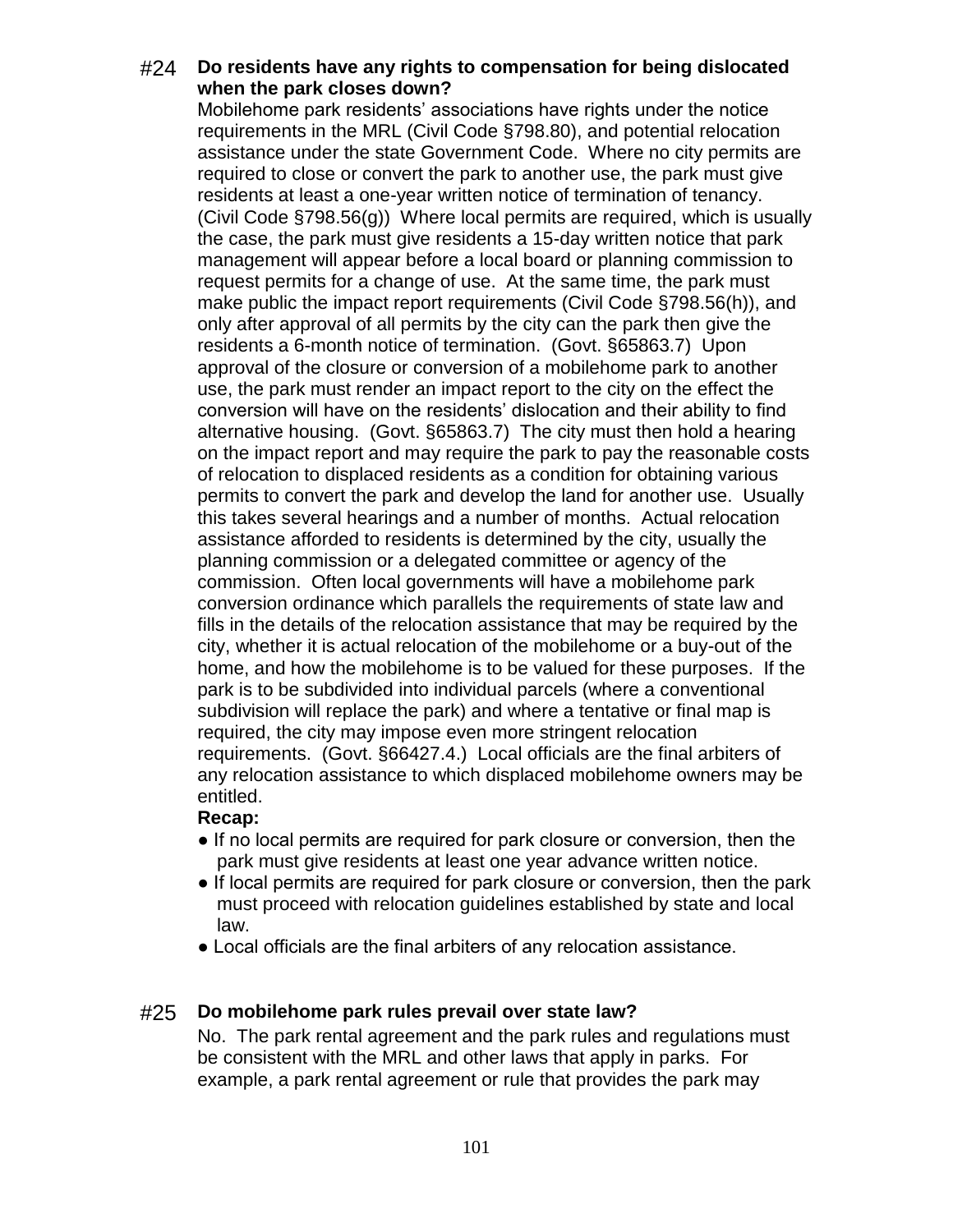increase the rent with a 30-day notice to a homeowner who owns the mobilehome in the park would be in conflict with Civil Code Sec. 798.30, which provides that such a rent increase requires a 90-day notice. In this example, the MRL prevails over the conflicting park rule. **Recap:**

• State laws prevail over park rules.

### #26 **Do the protections of the MRL apply to all residents in mobilehome parks, or do they only apply to homeowners?**

Although there may be some disagreement, and the MRL is not expressly clear, the provisions of the MRL generally have been enacted by the Legislature in order to protect "homeowners" (Civil Code §798.9) rather than "residents" (Civil Code §798.11). Many of the most important provisions of the MRL expressly apply to homeowners only, such as the terms and receipt of written leases (Civil Code §§798.15 and 798.18- 798.19.5), amendment procedures for rules and regulations (Civil Code §798.25), fees and charges (Civil Code §§798.30-798.39.5), evictions (Civil Code §§798.55-798.56), and rental qualifications and procedures. On the other hand, issues dealing with a "community" of persons often include "residents", such as management entry into mobilehomes or park spaces (Civil Code §798.26), vehicle removal (Civil Code §798.26.5), communications and right to assemble (Civil Code §§798.50-798.52), and abatement of park nuisances, and injunctions for violating park rules (Civil Code §§798.87-798.88).

### **Recap:**

• It has been interpreted that key provisions of the MRL apply only to homeowners.

### #27 **Is the new park management allowed to change rules on long-time residents or are these residents "grandfathered-in" under the old rules?**

Existing residents are not exempt from park rule changes. According to the MRL (Civil Code §798.25), the park can change a park rule and regulation as it applies to existing residents, after giving residents sixmonth's notice of the change, or a 60-day notice if it involves changes in rules relating to the park's recreational facilities, such as the swimming pool or recreational facilities within the clubhouse. The management must also meet and confer with park residents, at the residents' request, upon a 6-month notice regarding a change in park rules but is not bound to accept residents' suggestions or requests regarding the rules. (Civil Code §798.25(b))

- Existing residents are not exempt from park rule changes.
- A 6-month advance written notice is required for a rule change.
- A 60-day advance written notice is required if a rule change affects the common recreational facilities.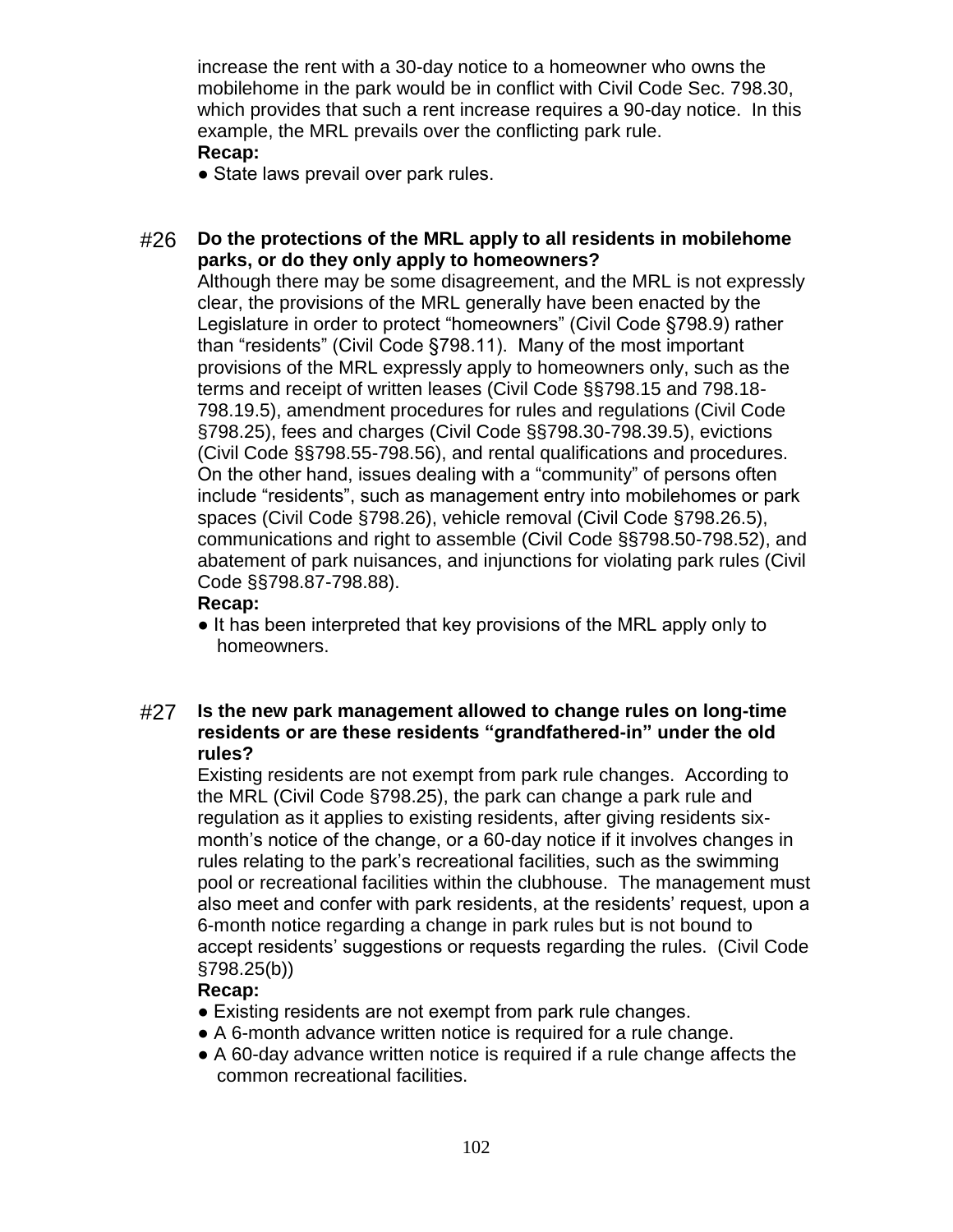### #28 **Can the park manager force rules on some residents and not on others?**

No. The MRL provides that the park rules and regulations have to be "reasonable." (Civil Code §798.56(d)) "Reasonable" often may be subject to court interpretation, but normally rules have to have some rational basis in fact under the circumstances, as well as apply evenly to everyone residing in the park. Park owners and their employees are required to abide by park rules to the same extent as residents have to, except rules regarding age limits or acts of the park owner or park employee undertaken to fulfill park maintenance, management or operational responsibilities (making noise by pounding nails, use of trucks for maintenance purposes, etc.). (Civil Code Sec. 798.23) **Recap:**

• Park rules shall be applied evenly to everyone residing in the park.

#29 **Do residents have a say in the elimination of the retirement lifestyle promised when they moved in, and shouldn't the park have facilities for kids if they convert to an all-age park?**

Senior residents who have leases that provide that the park is a "retirement" or "senior" park and provide for specific facilities may have a case against diminution of services agreed upon in the lease or rental agreement.

The federal Fair Housing Amendments Act of 1988 prohibits discrimination against families with children in multiple residential housing but permits such housing, including mobilehome parks, to limit residency to seniors in one of two categories: 1) 55 and older, or 2) 62 and older, if the park meets certain minimum conditions. The major condition is that a minimum of 80% of the units are required to have at least one resident who is of age 55 or older. Federal law does not specifically address procedures for changing from a senior-only category to an all-age category, which in rental mobilehome parks under state law or by practice is often the sole decision of park management with a minimum notice. However, parks can lose their "senior" status if, upon a complaint, they fail to meet the statutory conditions, such as the 80% requirement. The law does not require parks or other multiple-residential housing complexes that convert to all-age to install playground or other facilities for children. Advocates of family housing have argued that such a requirement would drive up the cost of housing and discourage landlords from opening up restricted housing to families. Some local governments have imposed conditions on mobilehome park zoning or use permits by requiring parks, that were developed as "senior parks", to be maintained as "senior" unless otherwise approved by the city or county. It is not clear to what extent these local zoning or use permit requirements may conflict with the federal Fair Housing Amendments Act.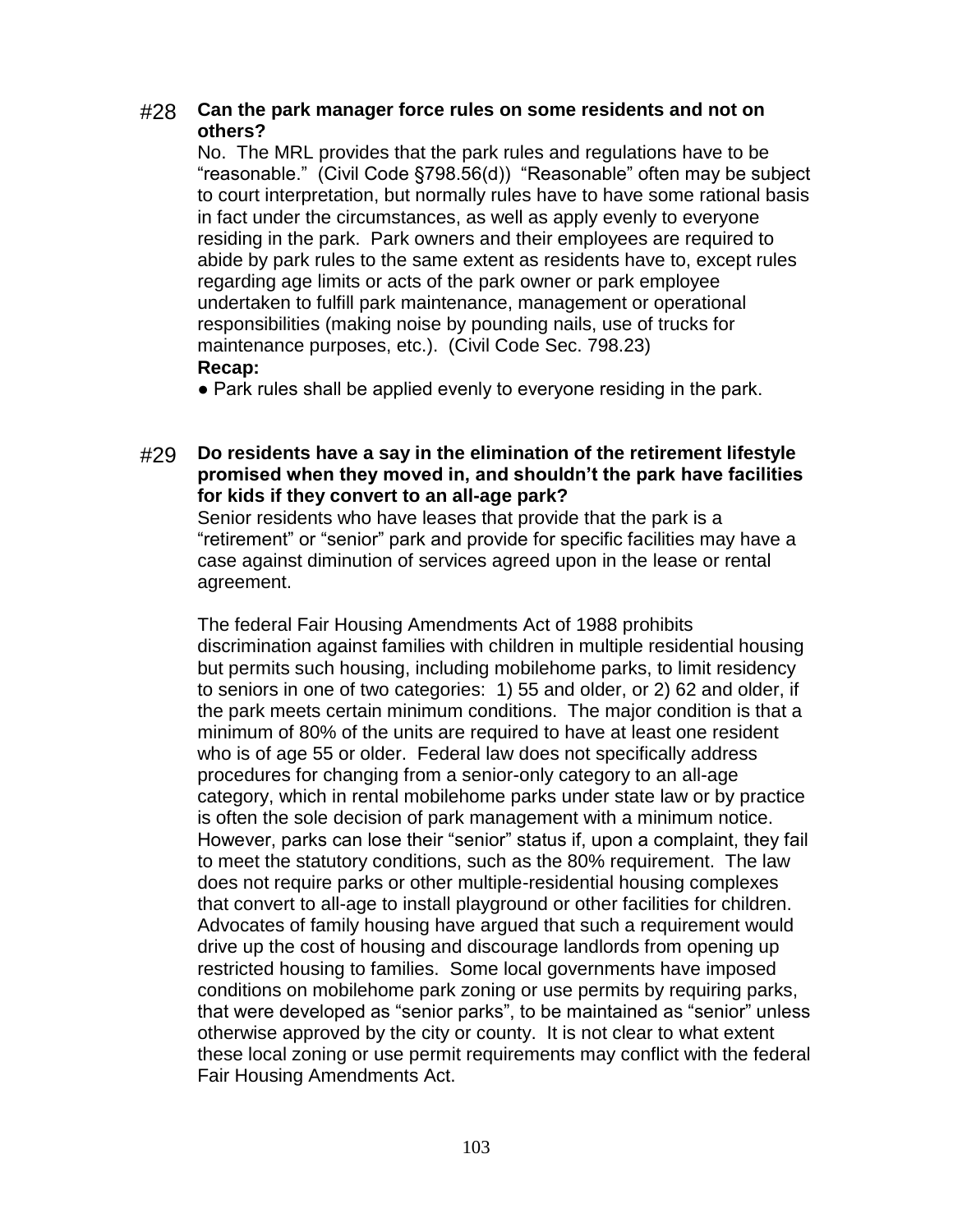- Lease agreements that stipulate "senior" status and provide for specific senior amenities, may be breached if the senior-status of the park is changed.
- Senior park status requires 80% of park units to have at least one resident 55 or older.
- The law does not require parks that are converted to "all-age" to install children's recreational facilities.
- No federal law specifically addresses guidelines for changing from "senior" to "all-age".

### #30 **Is it legal for our all-age park to change back to a senior-only park?**

This is an issue that has changed over the years. Pursuant to the passage of the Federal Fair Housing Amendments Act in 1988, and the adoption of federal HUD regulations to carry out the Act, it was originally believed that multiple residential communities could not backtrack once they had decided to open up to an "all-age" status. However, under the Housing for Older Persons Act of 1995 (HOPA), which amended the 1988 Act, regulations established a transition period until 2000 to provide a mechanism for communities to become housing for older persons if they had abandoned or did not achieve such status before HOPA. Then, in 2006, HUD adopted a memo to clarify how communities that did not convert to housing for older persons before the 2000 transition period deadline could do so. If vacated spaces fill up with qualifying seniors (55 or older), and the park does not discourage or discriminate against younger people from buying available homes when these vacancies occur, the park can be "built back" to a senior status. However, this is difficult to achieve and few parks, once they become family parks, have been able to go back to a 55-or-older status.

### **Recap:**

• Reverting to a senior-only park is allowable, but rarely achievable.

## #31 **What rights do residents with disabilities have?**

Residents with disabilities are entitled to be free from harassment and discrimination in all aspects of housing. They also have a right to reasonable accommodation in rules, policies, practices, or services related to housing. This normally takes the form of a change in an existing rule, policy, practice or service, such as allowing an assistive animal even though the current rental agreement has a "no pet" provision. Residents with disabilities are also permitted, at their own expense and with proper permits, to modify their dwellings, e.g., by building a ramp, to ensure full enjoyment of the premises. Modifications require obtaining proper permits beforehand. For additional information, contact the state Department of Fair Employment and Housing at (800) 233-3212, or at *www.dfeh.ca.gov.*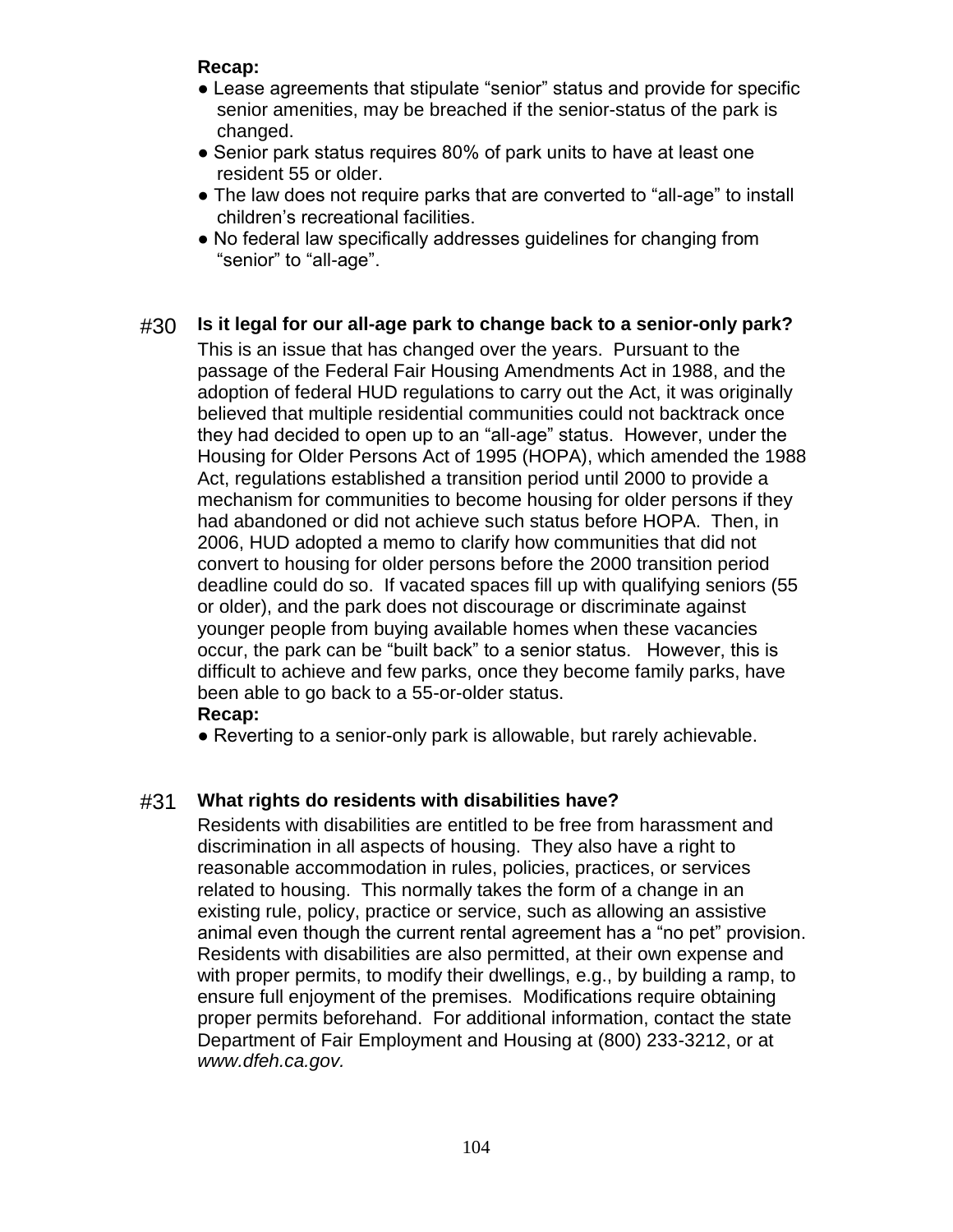- Disabled homeowners have the right to reasonable accommodations.
- Disabled homeowners are permitted to modify their own homes with proper permits.

### #32 **Can the government force park management to limit the number of people living in a mobilehome?**

The occupancy standard issue is difficult to solve. The issue has arisen at both the federal and state levels. Legislation has been considered but not enacted to create a "2 persons per bedroom plus 1" standard that is presently only a HUD guideline (e.g., if the home had 1 bedroom, the occupancy standard would be 3 persons; if the home had 2 bedrooms, the standard would be 5 persons, etc.). Proponents argue that occupancy standards are necessary to avoid overcrowding and unhealthy living conditions. Opponents contend that, especially in areas where the cost of housing is high, an occupancy standard may be interpreted as a form of discrimination against persons who can't afford larger homes. Some cities have attempted to legislate occupancy standards, only to have their ordinances challenged in court. Mobilehomes usually have a design standard established by the manufacturer as the recommended occupancy for the size of the home. The park manager could try to establish an occupancy standard in the park rules based upon the design standard of each home or the HUD guideline, but the rule could possibly be subject to legal challenge.

#### **Recap:**

• The HUD standard (2 persons per bedroom, plus 1) is a guideline, not the law.

### #33 **Does state law guarantee the park's clubhouse to be open and available at reasonable hours?**

Yes. In parks that have clubhouses or meeting halls, the MRL requires the common facilities to be open and available at reasonable hours, which are to be posted. (Civil Code §798.24) Homeowners may hold meetings at reasonable hours and in a reasonable manner in the clubhouse -- when it is not otherwise in use -- for any lawful purpose, including homeowner association meetings and meetings with public officials or candidates for public office. (Civil Code §798.51)

#### **Recap:**

● The park shall make the clubhouse available to residents at reasonable hours for lawful purposes.

### #34 **Is it legal for parks to allow some residents to have pets and not allow others to have them?**

It depends on the terms of the rental or lease contract. The MRL permits pets in parks with certain limitations, such as one domesticated dog, cat,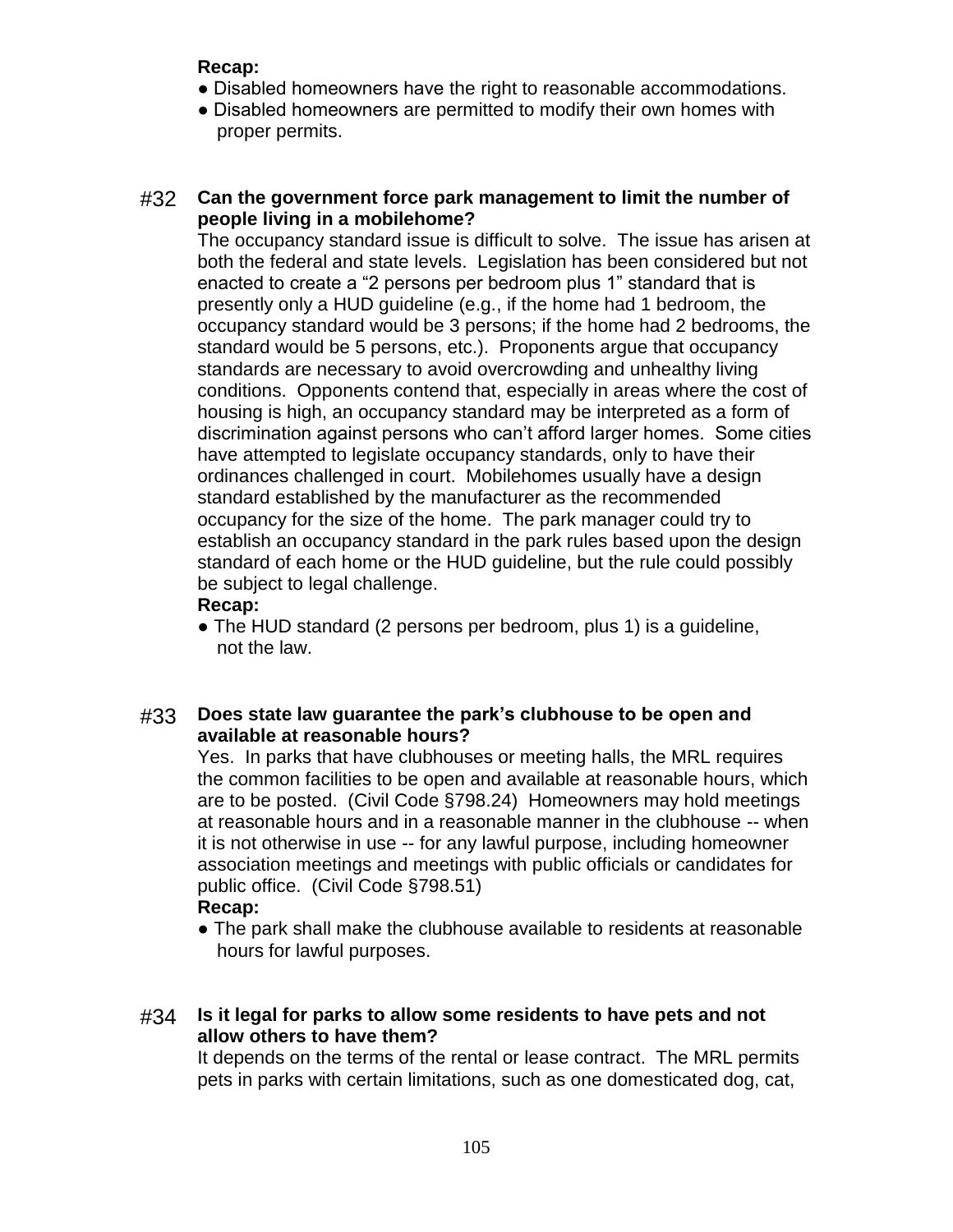bird or aquatic animal (kept within an aquarium), subject to "reasonable" park rules. (Civil Code §798.33) However, persons who signed a rental agreement prior to January 1, 2001 with a provision prohibiting pets are bound to that provision until the rental agreement expires or is renewed. Persons moving into a park after January 1, 2001 would be allowed to have pets that conform to the park's rules as to size, height, or weight of the pet, and in some instances breed (e.g. some parks prohibit big dogs, pit bulls and certain breeds with so-called aggressive tendencies). However, a person with a disability has the right to have an assistive animal as a reasonable accommodation for the disability when necessary to ensure equal opportunity to use and enjoy the housing. **Recap:**

- If the current rental agreement, with a "no pet" provision, was signed before 1/1/2001, then the resident is prohibited from having a pet.
- If the current rental agreement was signed after 1/1/2001, then the resident can have pets that conform to park rules.
- If the resident has a disability, then he/she may request an assistive animal as a reasonable accommodation for the disability.

#### #35 **Is management allowed to restrict parking and have residents' cars towed?**

Residents or guests who park in fire lanes, or in front of park entrances or fire hydrants, can be towed without notice. Residents' cars cannot be towed from their own parking space or driveway unless the vehicle does not conform to the park rules, in which case a 7-day notice is required. (Civil Code §798.28.5) However, if a vehicle presents a significant danger to the health and safety of residents, or is parked in another resident's space and that resident requests it be removed, the vehicle could be towed without the 7-day notice. (Civil Code §798.25(b)(2)) The extensive provisions of Vehicle Code Sec. 22658 apply to both the management's and tow company's procedures in removal of the vehicle.

### **Recap:**

- Management may have cars towed without notice if the parked car violates the health and safety of residents.
- Management may have cars towed, upon request, if one resident's car is parked in another resident's space.
- A 7-day written advance notice is required if a parked car does not conform to park rules.
- A 7-day notice is not required if a resident parks their car in another resident's space and the displaced resident requests the car be towed.

### #36 **Can the park prevent residents from subleasing their mobilehome?**

Yes. Most mobilehome parks have rules that prohibit homeowners from subleasing their mobilehomes, even in hardship cases. However, in cases of seniors who require medical convalescence away from their homes, they may sublet for up to one year.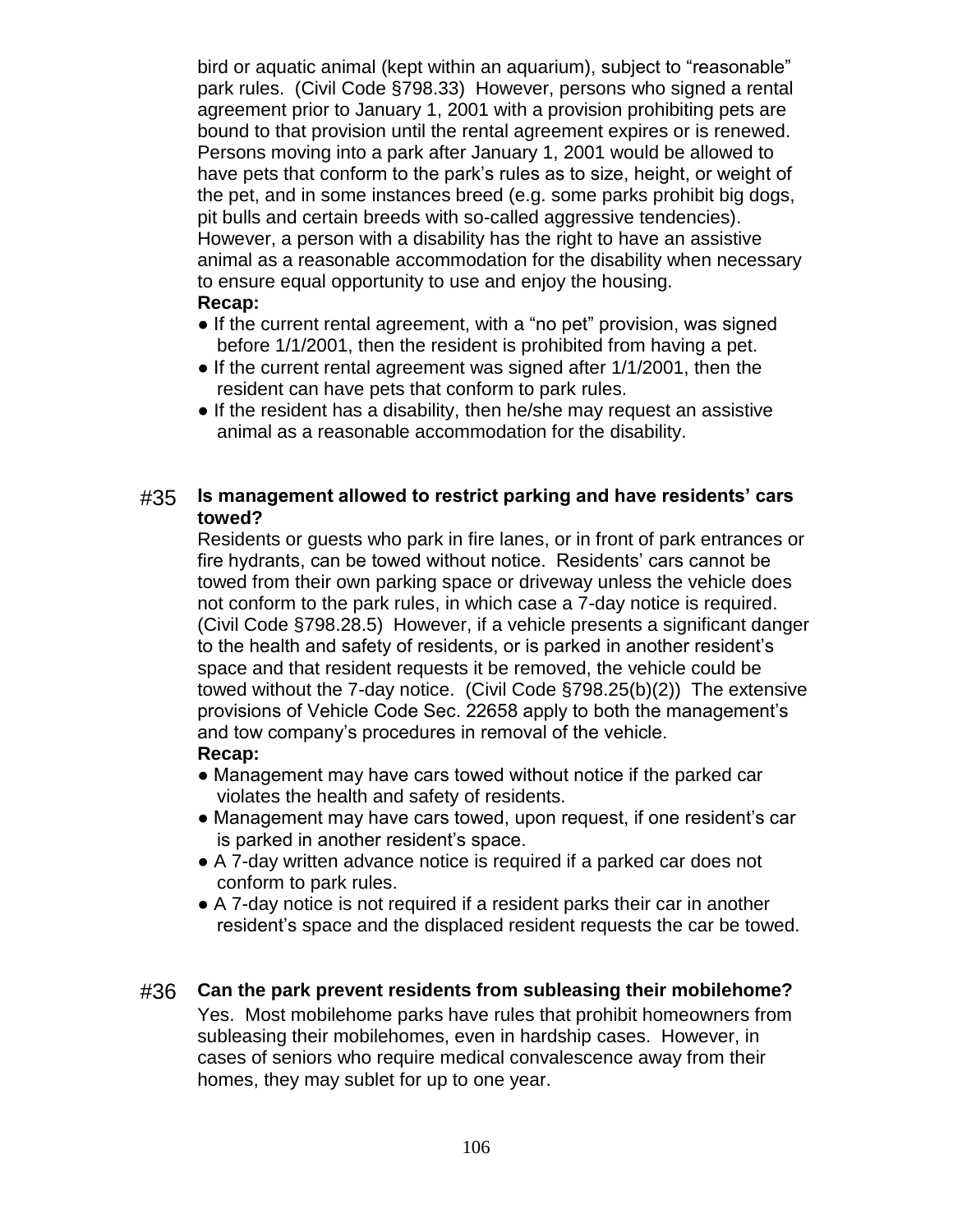• The park may prohibit a resident from subleasing.

### #37 **Is it legal to place RVs on mobilehome spaces?**

It depends on the circumstances. When mobilehome parks were first constructed, designation as a park would normally have been made as a condition of city or county use permits or zoning requirements. Therefore, the city would have to enforce the conditions of the permit or zoning ordinance. The State Department of Housing's Permit to Operate (PTO) reflects the number of mobilehome spaces and the number of RV lots. In the absence of local permit conditions though, a pre-1982 mobilehome park may allow RV's and mobilehomes to be situated on mobilehome spaces, but only RV's can be situated on RV spaces. In a mobilehome park developed after January 1, 1982, however, state law provides that mobilehome spaces shall not be rented for the accommodation of RVs unless they are in a separate area of the park designated for RVs and apart from the mobilehomes.

#### **Recap:**

- In parks developed before 1982: If there are no local permit or zoning restrictions, then RVs and mobilehomes may occupy mobilehome spaces, but mobilehomes may not occupy RV spaces.
- In parks developed after Jan. 1, 1982: No RVs are allowed on mobilehome spaces unless the mobilehome space is in the RV section of the park.

### #38 **Can the manager evict a homeowner's caregiver from the park after the homeowner has died?**

It depends upon the circumstances. Generally, a caregiver – including a caregiver-relative – does not have the right to continue to live in the park even if he or she has inherited the mobilehome. The caregiver statute (Civil Code §798.34) recognizes that a senior homeowner has the right to have a caregiver, even someone who is 18 or older in a senior park, to assist them with medical needs under a doctor's treatment plan, but the caregiver resident has no right of residency (Civil Code 798.34(c), (d)) and is considered a guest of the homeowner. Therefore, when the homeowner dies, the caregiver's right to continue to live in the park normally ends. If, however, the caregiver was a party to the homeowner's rental agreement, or had otherwise been accepted for co-residency by the park while the homeowner was alive, the park could not evict the caregiver after the homeowner's death except for the same kind of reason they could have evicted the homeowner, such as failure to pay the rent. In either case, whether or not the caregiver has a right of residency in the park, if the caregiver inherits the home, he or she would have the right to resell it in place if they continue to pay the rent and fees and comply with other requirements of resale until the home is sold.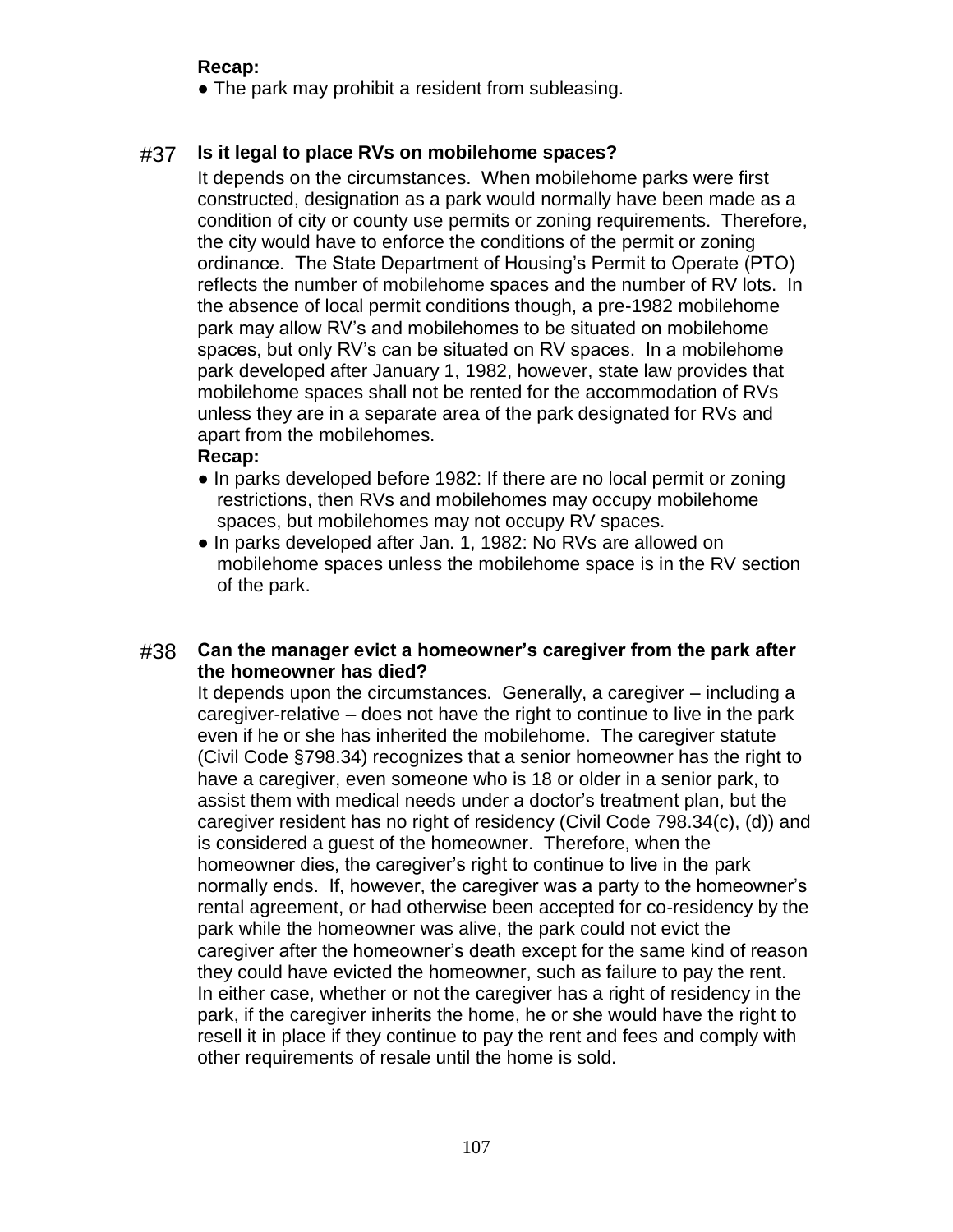- If the caregiver, or caregiver-heir is not listed on the rental or lease agreement, then they cannot assume they have inherited residency rights.
- The heir is responsible for rents and fees until the home is sold.

## #39 **How do residents get the park owner to fix the failing utility systems?**

Contact the Department of Housing and Community Development (HCD) or local government, whichever has jurisdiction to inspect mobilehome parks. In more serious cases, residents may wish to consider legal counsel.

## **Recap:**

• Contact the code enforcement agency -- either state Dept. of Housing or local health department.

### #40 **Is the park manager allowed to force residents to correct code violations to their homes and spaces before a scheduled inspection by the state Dept. of Housing?**

The state Department of Housing (HCD) operates a park inspection program with a goal of completing inspections in at least 5% of the parks in the state per year in order to assure that a reasonable level of health and safety is maintained in those parks. The inspection includes the park common facilities, such as lighting, roads, clubhouse, utilities, and other facilities for which the park is responsible, as well as individual home site spaces, including the outside of the homes and accessory structures for which the homeowner is responsible. HCD inspectors do not go inside a home unless requested to do so by the homeowner. Citations for violations, depending upon how serious, must either be corrected as soon as possible or within 30 to 60 days. Inspectors have the authority to extend the deadline for compliance if the situation warrants it. Homeowners may appeal a citation to HCD if they feel it is unwarranted. (HCD does not have authority to assess fines against homeowners who do not comply.)

# **Recap:**

• The park manager may urge residents to correct code violations on the outside of their homes or on their spaces, or else the resident may risk citation by HCD.

### #41 **Which government agency is responsible for enforcement of health and safety regulations in my park?**

In most cases, the state Department of Housing and Community Development has enforcement authority over mobilehome and RV parks. However, there are a few cities and counties that maintain code enforcement in their jurisdictions. View the "Mobilehome and Special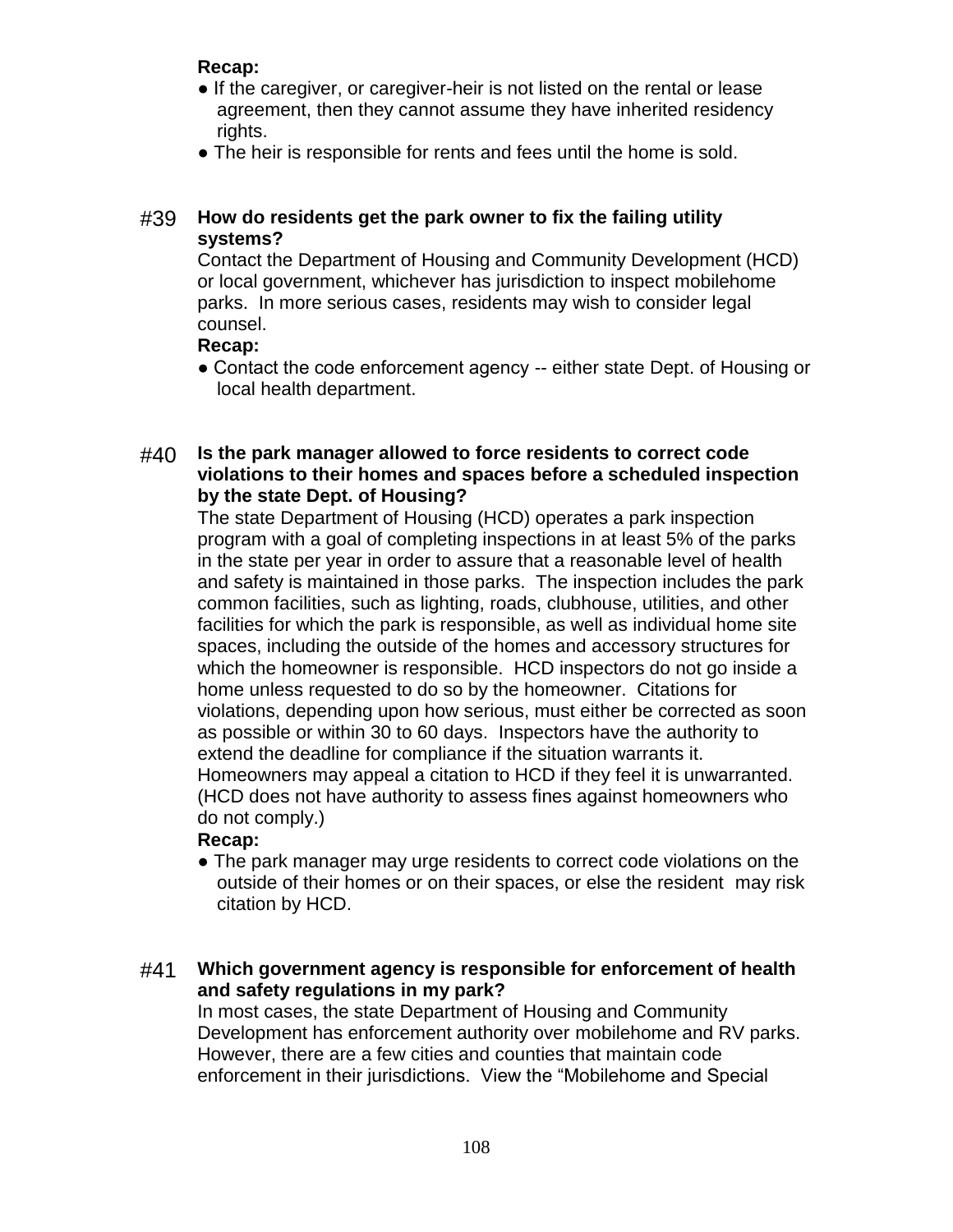Occupancy (RV) Parks listing" at *www.hcd.ca.gov* to find out which agency is responsible for code enforcement in your park.

### #42 **What is the difference between the Mobilehome Residency Law (MRL) and Title 25?**

The MRL is the "landlord-tenant" law (Civil Code 798. et seq.) for mobilehome park residency, governing rights of park residents. "Title 25", a section of the California Code of Regulations, governs the health and safety aspects of a mobilehome park's buildings, lot lines, and utilities infrastructure, to name a few. Find Title 25 at *www.hcd.ca.gov*.

#### #43 **Can the park manager reduce or eliminate park services and amenities that resident have been paying for for years?** Yes, if the services or amenities are not guaranteed in a signed rental or lease agreement. However, if the services and amenities are part of a signed lease or rental agreement (Civil Code 798.15(f)), they may be eliminated with equal reduction in rent.

#### **Recap:**

• The park management can reduce or eliminate park features if they are not agreed upon in a signed lease or rental agreement.

### #44 **Can the park owner or manager move lot lines without permission from residents whose spaces are affected?**

Before moving a lot line, the management must obtain a permit from the enforcement agency, usually the Department of Housing (HCD), or a local agency, and verify that the park has obtained the consent of homeowners affected by the lot line change. However, in some older parks there are no markers or defined lot lines and no plot maps indicating where the lot lines should be. In cases where there is no documented evidence of original lot lines, HCD may not be able to determine that the lot line has been moved and that a permit is required. The issue then becomes a legal matter between the park management and the affected homeowners.

### **Recap:**

- A permit is required from the state Dept. of Housing before the park moves lot lines.
- In old parks with no official lot line maps, moving lot lines may require legal or regulatory oversight.

### #45 **Can the park manager force residents to pay for maintenance or removal of a tree on their space and for maintenance of their driveway?**

It depends on the facts of the case. The "tree and driveway" issue has been subject to major debate for years. A 1992 Department of Housing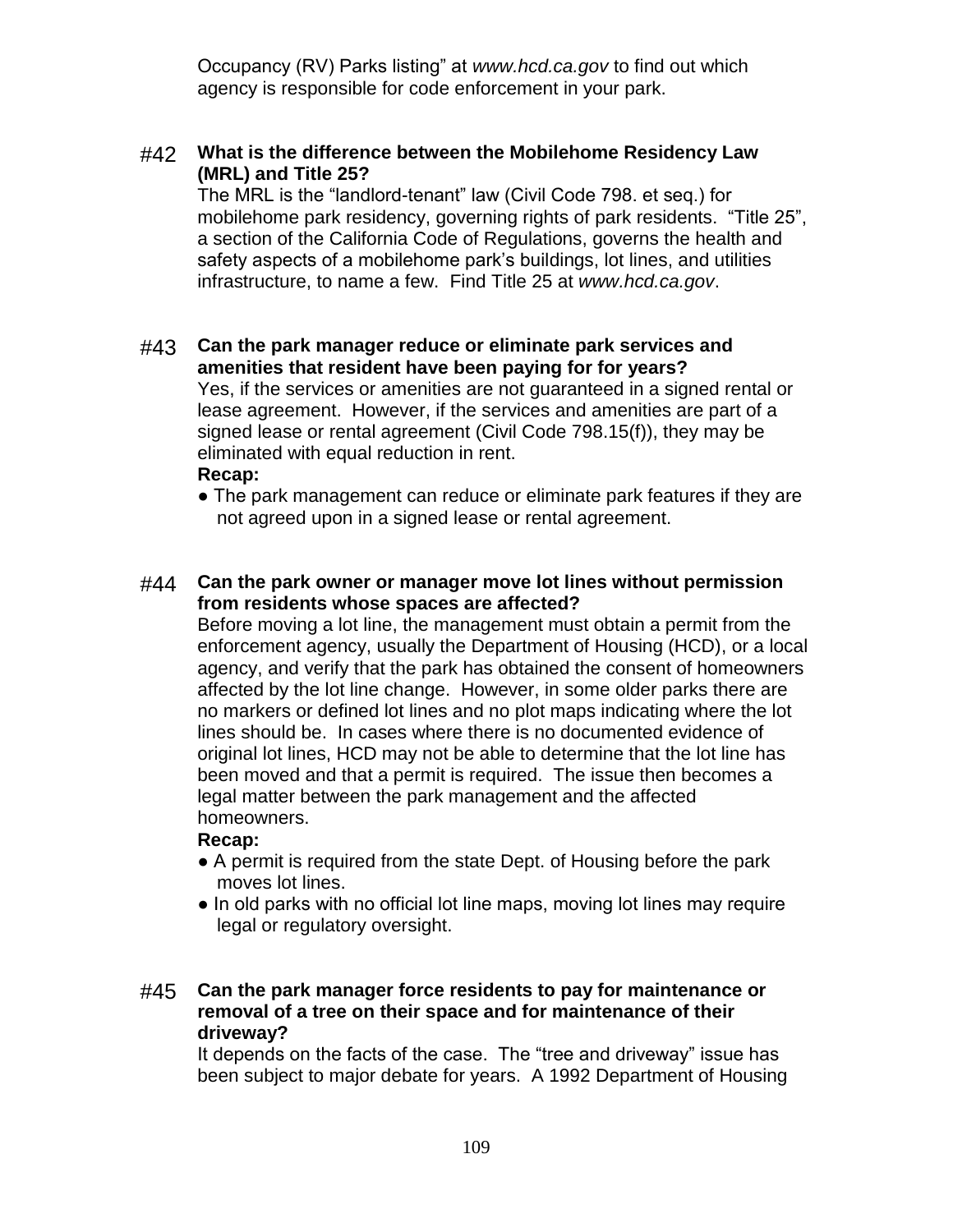and Community Development (HCD) legal opinion characterized trees in mobilehome parks as fixtures belonging to the park owner, who is responsible for their maintenance. However, HCD legal counsel also opined that this responsibility could be delegated to the homeowner through the rental agreement. If the rental agreement requires the homeowner to be responsible for maintenance of the trees, then a 60-day notice probably does not have to be given, since it is already in the rental agreement. If the rental agreement does not make the homeowner responsible for maintenance of the trees, then the park owner is responsible for maintenance or removal of a tree on the homeowner's space only if it is a hazard or constitutes a health and safety violation, as determined by the enforcement/inspection agency (usually HCD). (Civil Code §798.37.5) Homeowners may have to pay a fee for an inspection where there is a dispute between the park and the homeowner over the tree and where the homeowner requests an inspection by HCD or the local enforcement agency. Inspectors have wide discretion in this regard, and if the inspector does not find a violation, the homeowner may end up having to pay to remove the tree anyway.

With regard to driveways, the park owner is responsible for maintenance unless the homeowner has damaged the driveway or the driveway was installed by the homeowner. Legal counsel has suggested, however, that Civil Code Sec. 798.37.5(c) seems to leave open the question whether a current homeowner is responsible for maintenance of a driveway installed by a prior homeowner, arguing that such a prior installed fixture belongs to the park.

#### **Recap:**

- If the signed lease or rental agreement makes the homeowner responsible, then the homeowner must pay.
- If there is no stipulation of responsibility in the lease agreement, then the park is only responsible if it is a health and safety hazard.
- Driveways may be the responsibility of park unless the driveway was installed or damaged by the homeowner.

### #46 **Is the resident or the park owner responsible for correcting pre-existing code violations on their space?**

The resident is responsible. (Civil Code 798.36). Although the park operator is ultimately responsible for assuring that all citations on park property are corrected, the law does not require the park operator to pay for code violations involving the home or space except in rare instances. The homeowner is primarily responsible for correcting any violations concerning the home or space on which he/she resides, including any preexisting code violations after the sale of the home. This is one of the reasons that real estate disclosure was enacted in 2000 for mobilehome resales, although conditions not known to the seller cannot be disclosed. (Civil Code §1102.6d)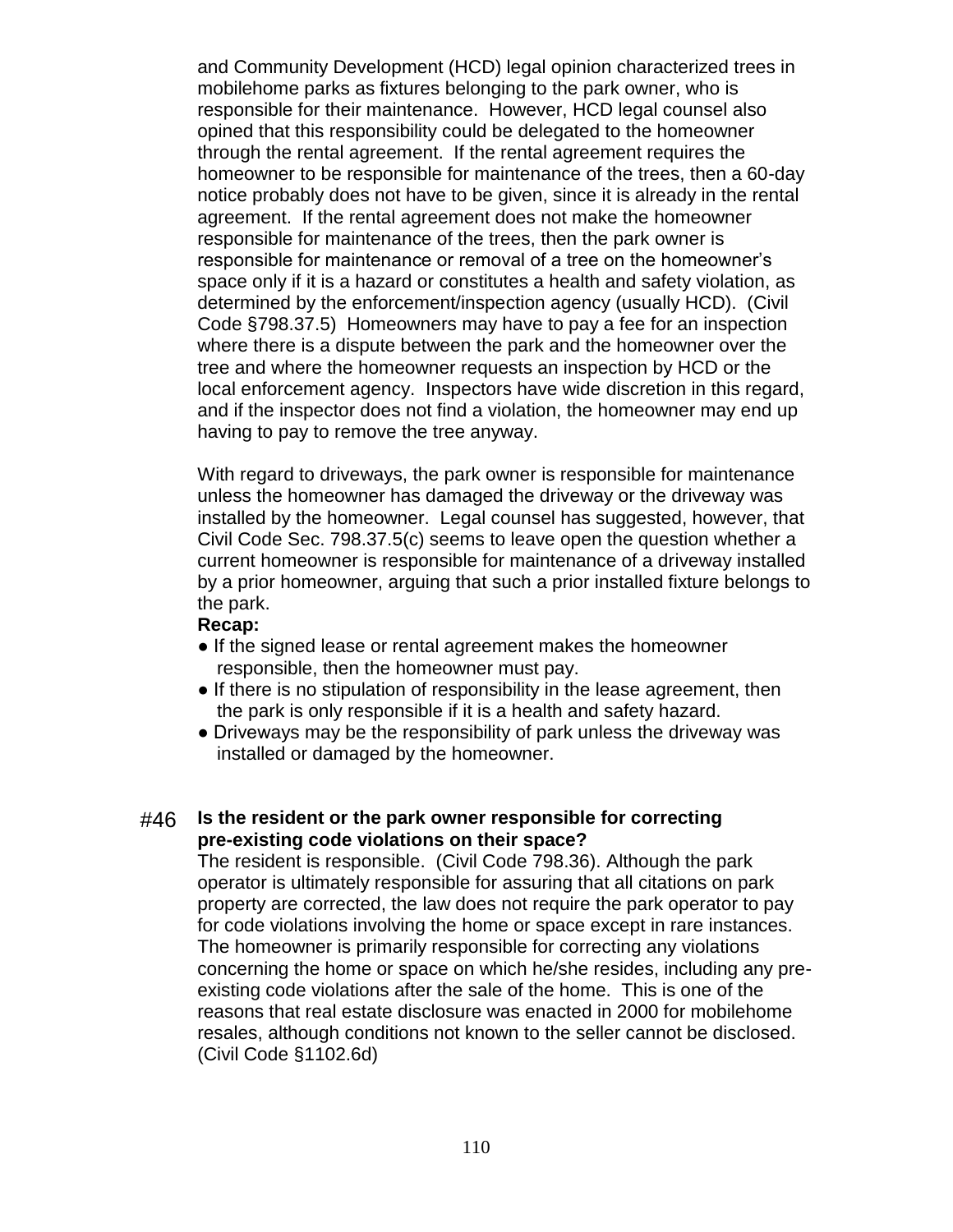- The homeowner is responsible for correcting any code violations in or on their home, space and accessory structures, including pre- existing code violations.
- #47 **Does a resident need a permit from HCD to remodel their home, even though all the changes and upgrades are on the inside?** Homeowners need a permit from the state Department of Housing and Community Development (HCD). Only HCD, not local government, may issue permits for alterations of a mobile home's structural, fire safety, electrical, plumbing or mechanical components. The two offices that handle such permits are:

Northern California Area **Southern California Area** Field Operations Field Operations 9342 Tech Center Drive, #550 3737 Main Street Sacramento, CA 95826 Riverside, CA 92501 (916) 255-2501 (951) 782-4420

### **Recap:**

• Permits are required. No exceptions.

#48 **Is there financial assistance available to residents for correction of code violations on their homes?**

Many local governments have rehabilitation or repair grants for low income homeowners, including residents or owners of mobilehomes, in some cases. This money is made available through the CalHome program, operated by HCD, to local governments and non-profit organizations, as part of two housing bond issues approved by state voters in recent years. However, application must be made through local government, and not all local jurisdictions have such programs. There are usually income and residency eligibility requirements. Additionally, some jurisdictions do not consider mobilehomes "real property" eligible for rehab funding or may have restrictions on the kinds of repairs that will be funded. Contact the county housing agency for information on availability and eligibility.

- The State passes money to the counties for home repair assistance to low-income mobilehome owners. Not all counties participate in this program.
- #49 **The park owner is planning a "condo-conversion". Will homeowners who can't afford to either buy their lot, or pay the higher rents once the park loses rent control protection, be economically evicted?** Not necessarily. A growing number of mobilehome park owners have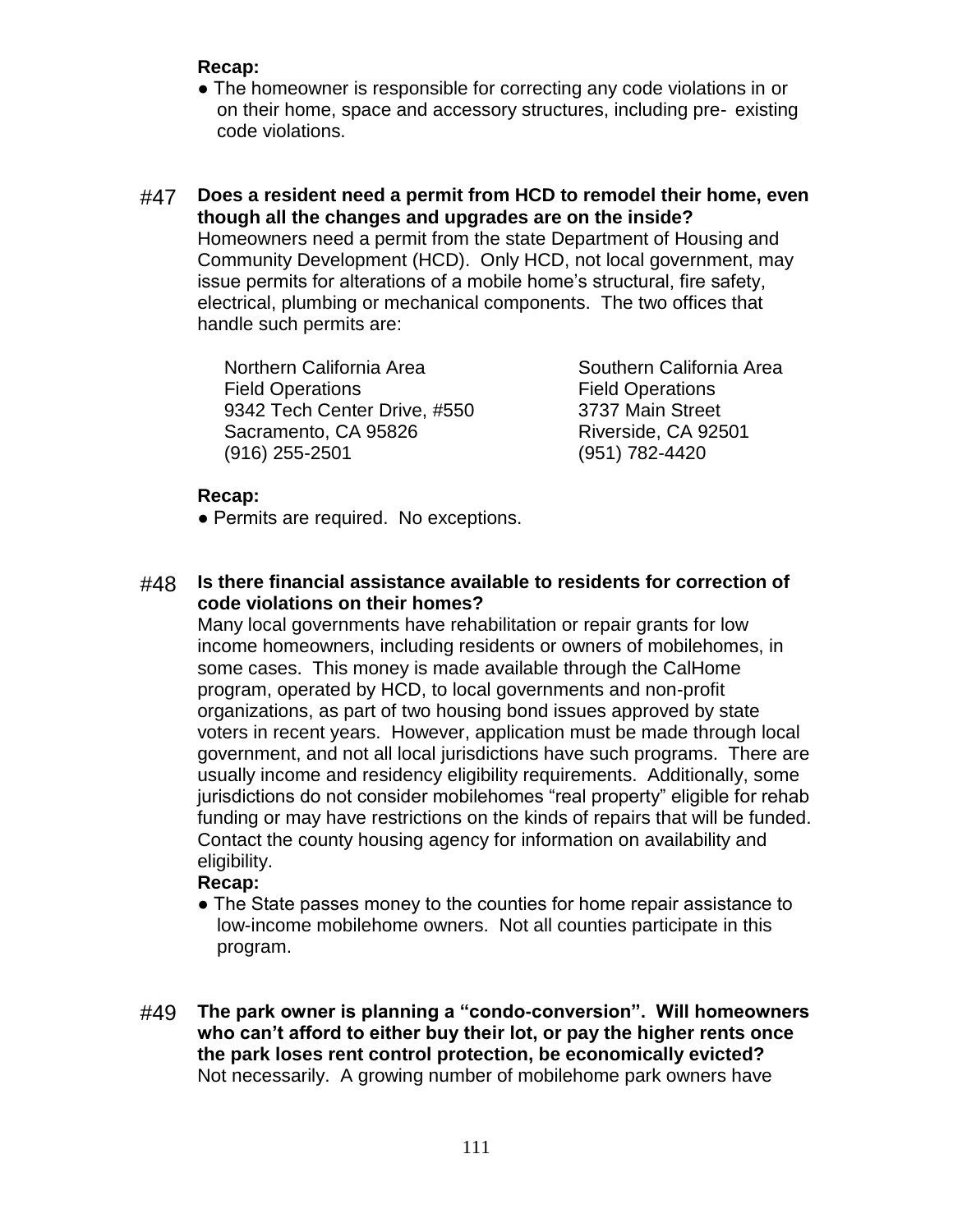been utilizing a special provision of the state's Subdivision Map Act to convert their parks to "resident owned condominiums" or "subdivisions", thus exempting the converted parks from local rent control after the sale of the first lot. Condominium interests in mobilehome park spaces must be offered to renting homeowners, and low-income homeowners who cannot afford to buy can continue to rent their spaces under a statute which limits rent increases, including "pre-conversion" pass-through fees, to the Consumer Price Index (CPI) or less. However, non-purchasing residents who are not low-income lose rent control protection upon the conversion and may have their rents increased to higher "market levels". The state's Mobilehome Park Resident Ownership Program (MPROP) provides limited financial assistance to low-income residents to help them buy their interests in resident-owned condo parks, and some local governments may also have financing to assist some as well. **Recap:**

- Low-income renters keep rent control protections.
- Low-income buyers may qualify for state and local financial assistance.

### #50 **Is the park owner required to offer residents the right-of-first-refusal to buy the park when it is put up for sale?**

No. Although the MRL provides that the park management must give the governing board of the park homeowners association a 30-day written notice of the park owner's intention to offer or list the park for sale, the notice is not a "right of first refusal," does not apply to sales other than to offers or listings initiated by the park owner, and is only applicable if certain conditions are met. (Civil Code §798.80) In order to receive the notice, residents must form a homeowners association for the purpose of buying the park and register with the Secretary of State. The homeowners association must notify the park each year of the residents' interest in buying the park. The notice requirement does not apply to the sale or transfer of the park to corporate affiliates, partners, or relatives, or transfers triggered by gift, devise, or operation of law, eminent domain, foreclosure, or transfers between joint tenants or tenants in common. **Recap:**

- When selling the park, the park owner is not required to make the first offer to the homeowners' association.
- The homeowners' association may notify the park if it is interested in buying the park but it does not have the right of first refusal.

#### #51 **Which state laws regulate the operation of non-profit resident owned parks – the MRL, the Mobilehome Parks Act, the Non-Profit Mutual Benefit Corporation Law, or the Davis-Stirling Common Interest Development Act?**

All these laws may apply, but whether they do in a particular park depends upon the circumstances in each case and may require consultation with an attorney. Therefore, the following answer is only intended to have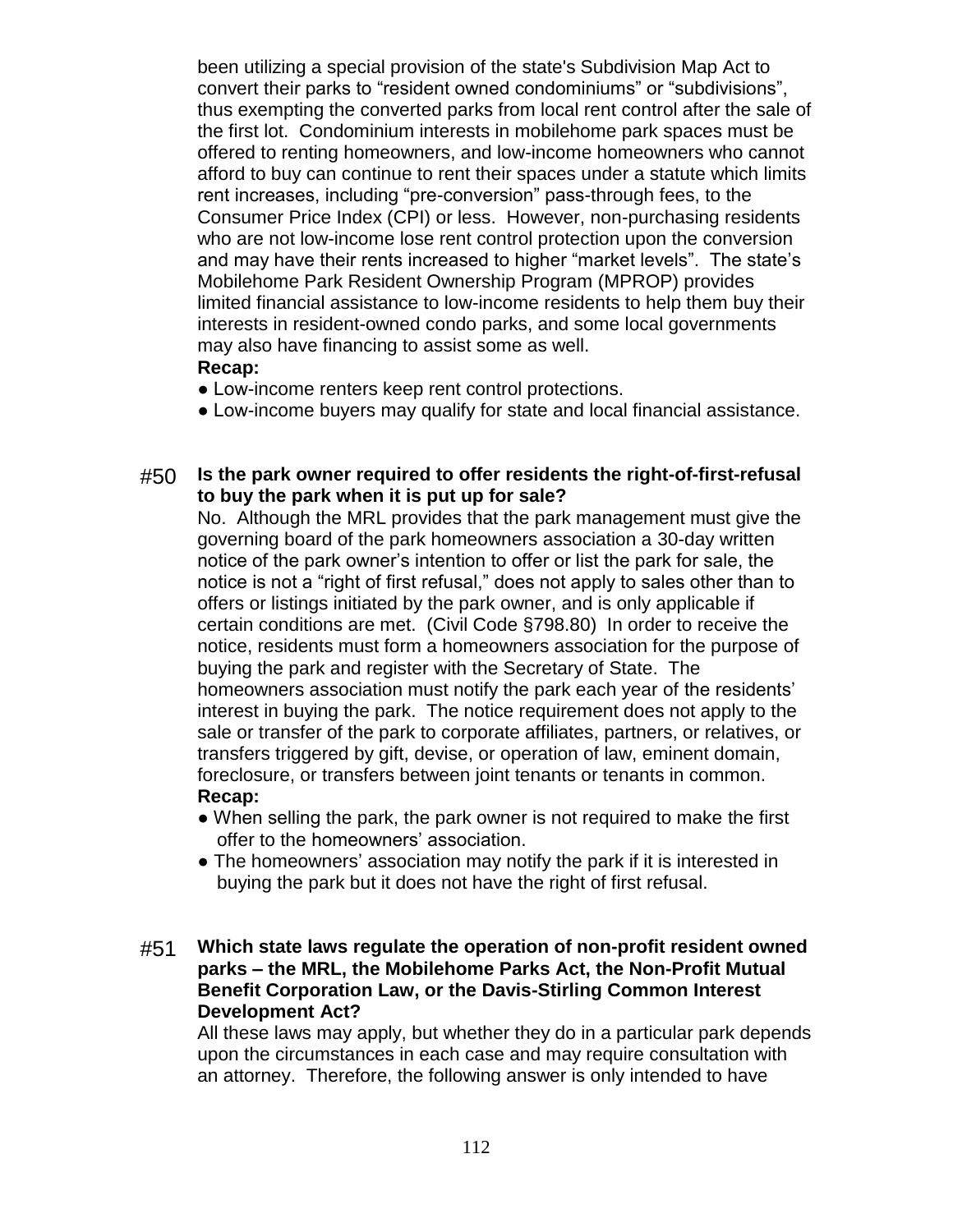general application:

Mobilehome Residency Law (MRL). For a resident-owned park, Article 9 of the MRL, governing the relationship between residents and the park management (Civil Code §799 et. seq.), applies only to residents who have an ownership interest in the park, while Articles 1 through 8 (Sections 798 – 798.88), relating to rental parks, apply to any non-owning residents who continue to rent or lease their spaces in a resident-owned park.

Mobilehome Parks Act (MPA). The MPA governs health and safety (building) code requirements for both rental parks and resident-owned parks that were converted from formerly rental parks, but the MPA in most cases does not apply to resident-owned parks that were originally developed as manufactured housing subdivisions or communities under local development standards, not rental parks.

Non-Profit Mutual Benefit Corporation Law (Corp. Code §7110, et. seq.). This law applies to a non-profit corporation which is a homeowners association that operates or governs a multiple residential community for the mutual benefit of the members of the association. However, the Corporations Code does not apply to unincorporated homeowners associations that operate such communities, of which there are estimated to be but a few.

Davis-Stirling Common Interest Development Act. This Act defines and regulates common interest developments (CIDs), including many residentowned parks. In order to be a CID subject to the requirements of the Davis-Stirling Act, the park must 1) have a common area or common areas (such as roads, a club house, or other commonly used facilities) in addition to individual interests or residences, and 2) file with the county recorder a declaration of intent to create a CID along with a condominium plan, if applicable, or a final map or parcel map, if applicable, for the CID. In most cases where a resident-owned park is a condominium, planned unit development (PUD), or subdivision, the Davis-Stirling Act will apply. However, non-profit stock cooperatives or other resident-owned parks that are not subdivisions or condominiums may also be subject to the Davis-Stirling Act if a simple declaration creating the CID is recorded. Without the recording of such a declaration, however, the Davis-Stirling Act does not apply.

### **Recap:**

• Different laws apply. Check with an attorney.

### #52 **What can residents do about park managers who act unprofessionally?**

There are no state mandated qualifications to be a mobilehome park manager. Many are good managers, however a few lack professional training and oversight. The MRL gives residents certain rights, but when contentious issues have to be resolved, residents have a right to contact an agency (such as the local fair housing commission) or advocacy group that will assist them in assessing and achieving a solution to the problem.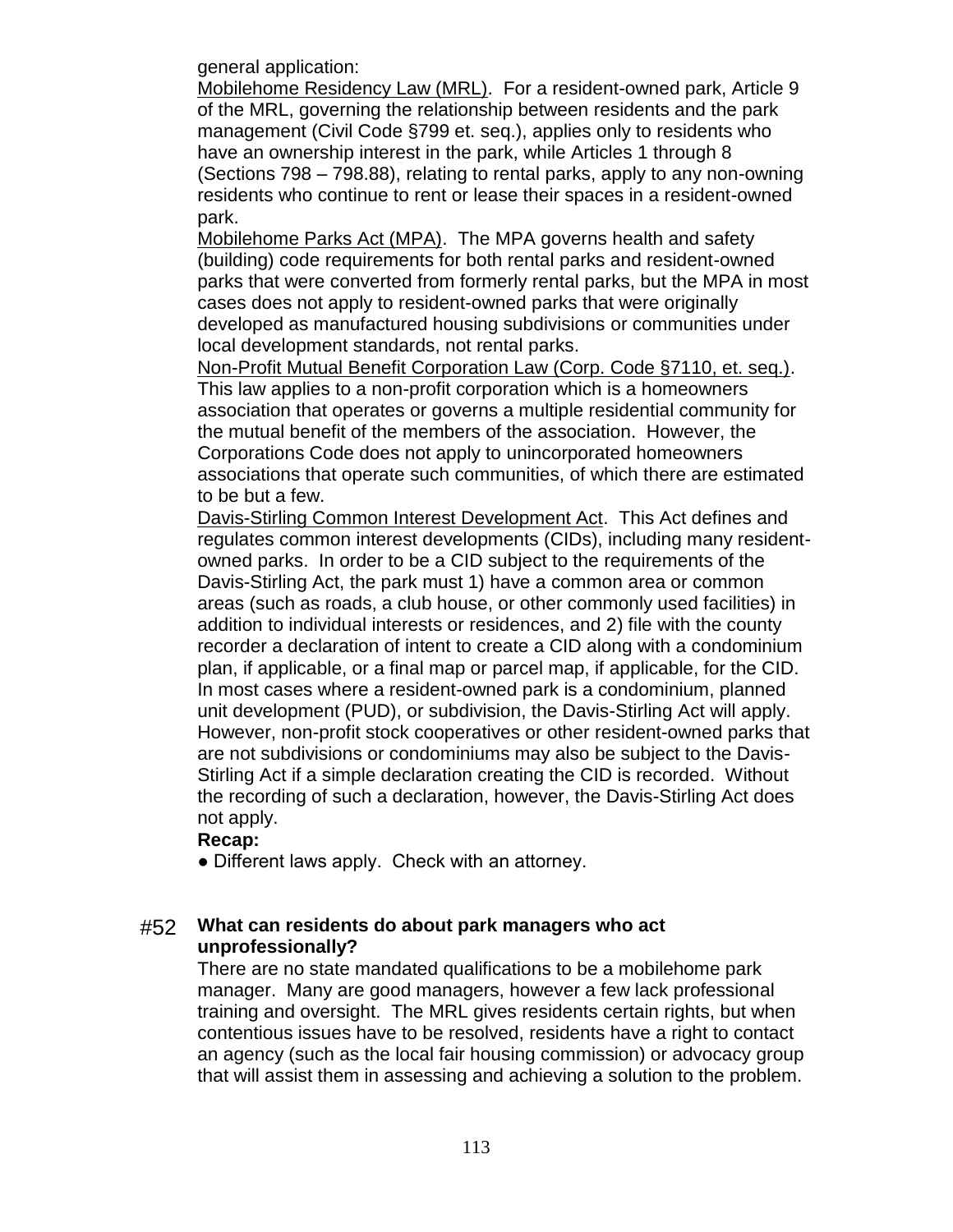• Contact local or state fair housing commission for counsel and assistance.

### #53 **What good is the MRL if there is no enforcement and residents have to go to court to protect themselves?**

The MRL – the landlord-tenant law for mobilehome parks -- is part of the Civil Code. The enforcement mechanism is through the civil courts, not law enforcement or another government agency. There is no mobilehome "police." Courts are a branch of government responsible for, among other aspects, resolving or deciding civil disputes.

#### **Recap:**

• The MRL is enforced through the courts.

### #54 **How can residents find out who owns and operates the park?**

The manager shall provide the name and address of the park owner to residents who request it. (Civil Code §798.28) Also, listings of park owners/operators can be found on the state Department of Housing's (HCD's) Mobilehome and RV Parks Search website.

### **Recap:**

• For the name of the park owner or operator, search online at *www.hcd.ca.gov.*

### #55 **Does the law require a manager to be on the premises at all times in case of emergencies?**

Not exactly. State law requires a manager or his/her designee to reside in parks with 50 or more spaces, but does not require them to be on the premises 24 hours a day. (Health and Safety Code §18603) It also requires a person to be available by phone, pager, answering machine or answering service, and to reasonably respond in a timely manner to emergencies concerning the operation and maintenance of the park. The agency responsible for enforcement of park health and safety requirements is either local government or HCD.

### **Recap:**

- The park manager does not have to be on the premises 24 hours a day.
- The park manager does have to be available by phone or other communication device to respond to health and safety emergencies affecting the park.

### #56 **Does the park manager have the right to enter the resident's lot without notice?**

The MRL provides that the park manager has the right to enter the lot at reasonable times and in a manner that does not interfere with the resident's "quiet enjoyment" for the purpose of maintaining utilities, trees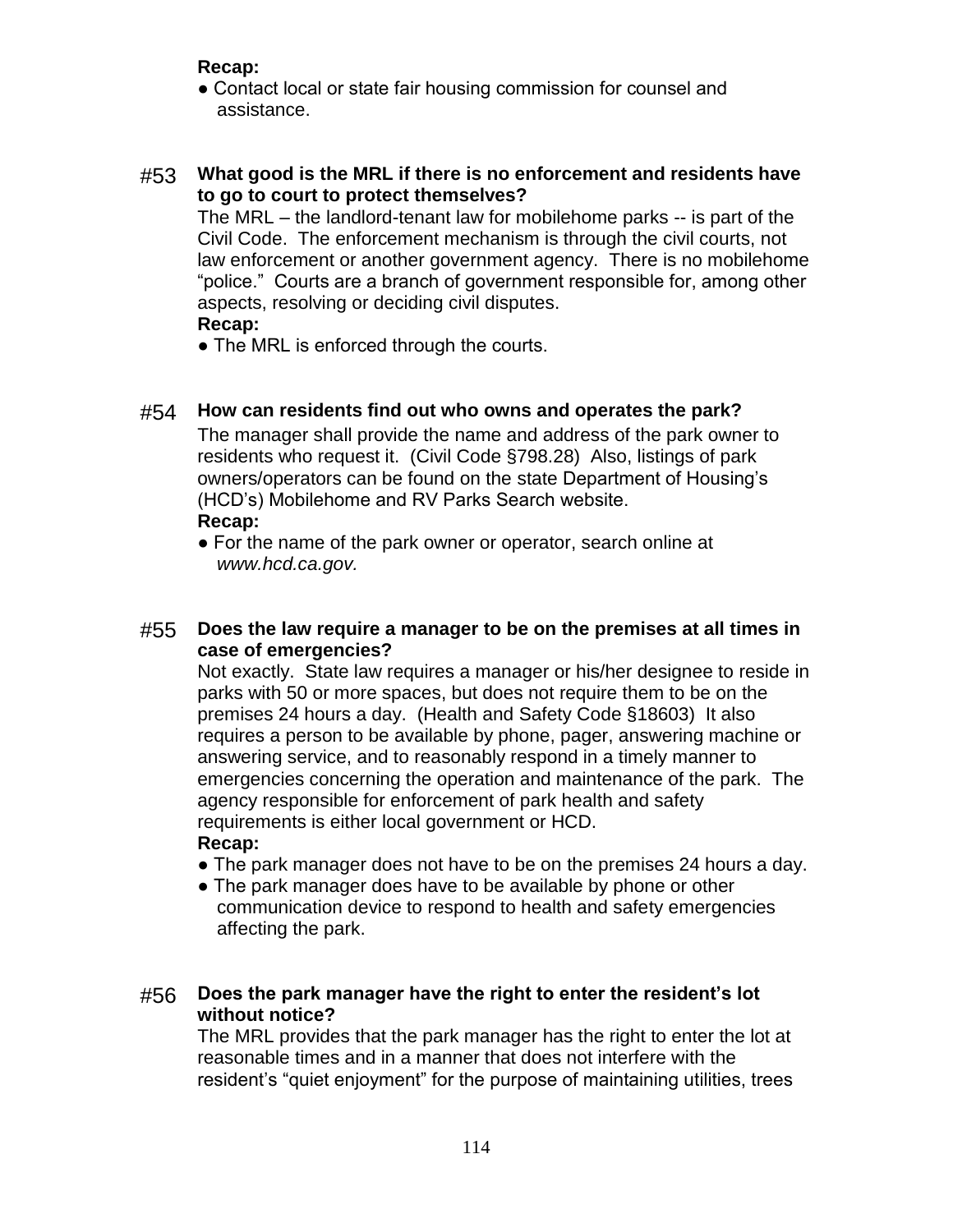and driveways, protection of the park, and for maintenance of the premises where the resident has failed to maintain them in accordance with the park rules. (Civil Code §798.26) The MRL does not require the manager to give the resident a notice for this purpose, however the manager does not have the right to enter the home without prior written consent of the homeowner except in an emergency or where the resident has abandoned the home. (Civil Code §798.26(b))

### **Recap:**

● Park manager may enter private lots under reasonable circumstances, as defined in the MRL.

### #57 **Can the resident be forced to move their home out of the park when they sell it just because the home is old?**

If the home is NOT a mobilehome (less than 8 feet wide x 40 feet long) and is therefore classified as a recreational vehicle (trailer), the resident has no right to sell it in place and will have to move it. With regard to mobilehomes, the MRL (Civil Code §798.73) establishes two standards. Basically, the home cannot be required to be removed upon a resale if it is 1) more than 17-20 years old or older but meets health, safety and construction standards of state law, and 2) not in substantially rundown condition or disrepair, as determined in the reasonable discretion of management. If the management and resident disagree on the condition of the home, the resident may decide to hire a private home inspector to look at the home and repair any code violations or defects the inspector finds in his/her report. HCD inspectors no longer perform this function in most cases, although some local governments that perform mobilehome park inspections for the state may be willing to perform an inspection, for a fee.

### **Recap:**

- RV and trailer owners may be forced to move their coach out of the park when they sell it.
- Mobilehomes are allowed to stay in the park after they are sold if they meet certain health and safety standards.

### #58 **Can the resident be forced to move their park-model out of the park after they sell it?**

Even though it may look like a small home, a park model is not a mobilehome. It is a "park trailer," as defined in the Health and Safety Code, which is essentially a type of recreational vehicle that has 400 square feet or less of floor space. A number of mobilehome parks in California accommodate both mobilehomes or manufactured homes, as well as recreational vehicles, but provisions of the MRL that require parks to allow homeowners to resell their homes in place in the park only apply if the home is a mobilehome or a manufactured home. **Recap:**

● A park-model is not a mobilehome, therefore the resident may be forced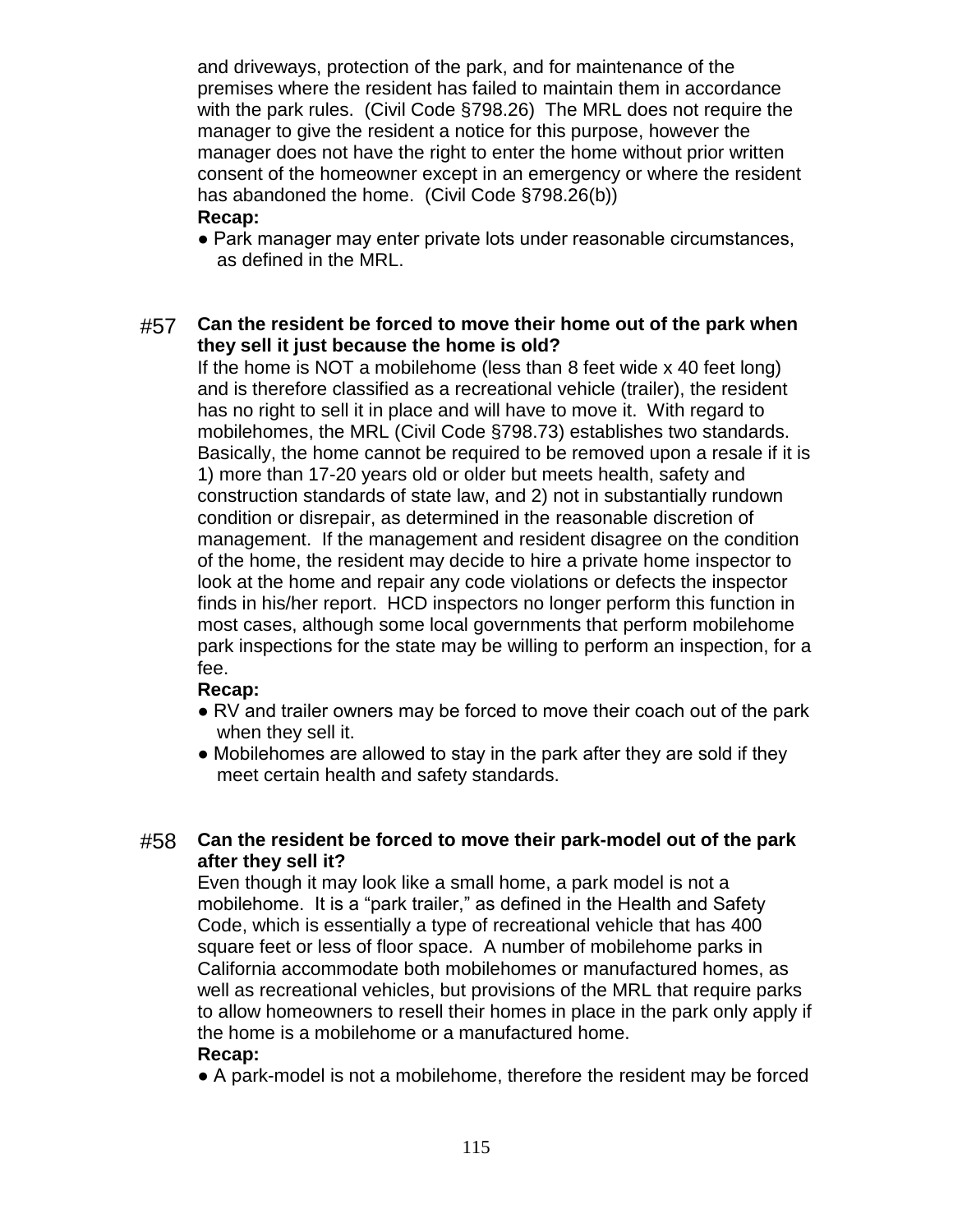### #59 **Can the park's income requirements on prospective buyers prevent a resident from selling their home?**

Yes. The sale of a mobilehome located in a mobilehome park is a threeparty, not two-party transaction. The buyer and seller must not only agree to the terms of the sale of the home, but the buyer must be approved for residency in the park by the park owner/management. Management can withhold approval on the basis of: 1) the buyer's inability to pay the rent and charges of the park, and 2) the buyer's inability to comply with park rules and regulations as indicated by prior tenancies (see Civil Code §798.74). Although guidelines used by other landlords or public agencies for rental housing may be more lenient, many park owners impose higher income requirements to assure buyers will be able to afford future rent increases without causing the park problems, such as evictions. **Recap:**

- A prospective buyer must be approved for residency by the park manager/owner.
- A prospective buyer can be rejected if they don't meet the income standards for the park.

### #60 **Can the park prevent a resident from living in a mobilehome they inherited?**

Yes, unless the resident qualifies for residency and has signed a rental agreement. Upon death of a homeowner, heirs cannot simply assume they can move into the decedent's home or continue to live there if they are not already a party to the rental agreement. Despite the fact that an heir takes title to the mobilehome, the park management has the right to require an heir, or person who had been living with the resident, to newly apply for residency in the park. If the management rejects the heir's residency because the heir cannot comply with the rules or doesn't have the income to pay the rent and charges, the heir can be required to move out. The heir has the right to resell the inherited mobilehome in place in the park, assuming it meets health and safety code requirements, but must continue to pay the monthly space rent until the home is sold in order to maintain the right to sell it in place in the park. Otherwise, the park may terminate the tenancy and require the home to be moved from the park within 60 days of the notice of termination.

- The heir of a mobilehome cannot assume he/she has residency rights if he/she has not been on the rental agreement.
- The heir has the right to sell the mobilehome in-place, as long as it meets health and safety requirements.
- The heir must continue to pay rent and fees as long as he/she owns the home in the park.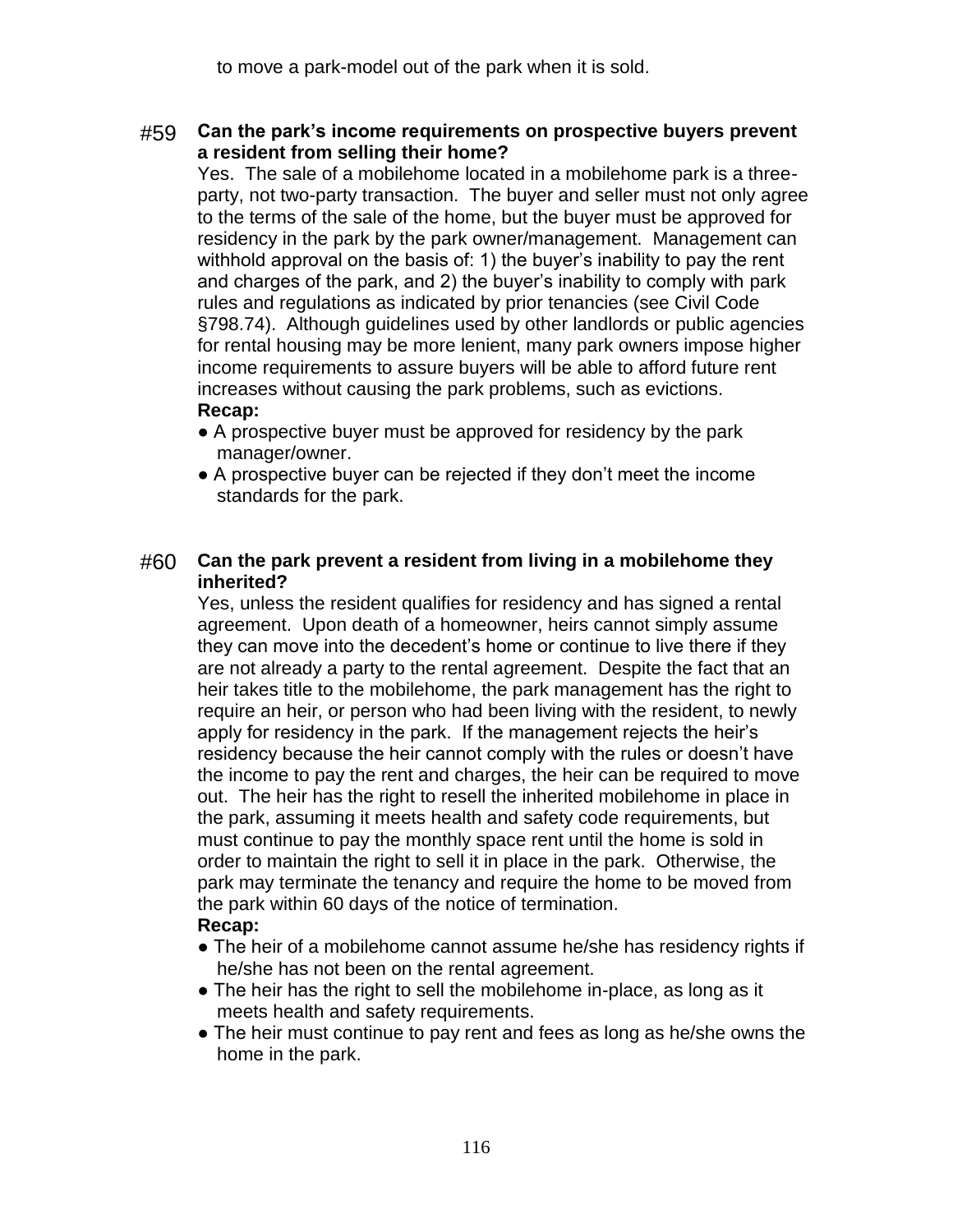### #61 **How do I change or add a name on the title to my mobilehome?**

Contact the state Department of Housing and Community Development's Registration and Titling division at (800) 952-8356.

### #62 **Do residents have to provide a resale disclosure statement when they sell their mobilehome as-is?**

As a measure of consumer protection, mobilehome resale disclosure (Civil Code §1102.6d) became effective in January 2000, making mobilehome sellers and their agents responsible for providing prospective buyers, by close of escrow, with a resale disclosure statement. The form requires the seller to check off a list of conditions or defects that may affect the value or condition of the home. The seller is not subject to a penalty or fine for failing to provide the disclosure to the buyer, and the fact that disclosure was not made does not invalidate the sale of the home. However, after purchasing the home, if the buyer discovers defects that were not disclosed by the seller, the fact that the disclosure statement was not provided could affect the outcome of the seller's civil liability in court for the defect. Real estate brokers and dealers are also subject to the disclosure requirements and sales agents almost always include the disclosure report. The state Dept. of Housing (HCD) is not required to notify selling homeowners.

#### **Recap:**

• Sellers are advised to provide a resale disclosure form, even on "as-is" sales, to avoid possible liability after the sale.

### #63 **Can the manager force a resident to first offer their home for sale to the park?**

It depends on the rental agreement. The MRL provides that a park rental agreement entered into on or after January 1, 2006, shall not include a provision or rule or regulation requiring homeowners to grant the park the right of first refusal to buy their homes on resale. (Civil Code §798.19.5) Hence, if the homeowner entered into a lease on or after January 1, 2006, or is on a month-to-month tenancy, the park could not enforce a right of first refusal to buy the home. However, homeowners may be subject to such a park right of first refusal if they signed a long-term lease with such a provision before January 1, 2006, and that lease has not yet expired. Additionally, the law does not prevent a homeowner and the park from entering into a separate agreement, apart from the lease, for the right of first refusal where the homeowner obtains consideration or compensation from the park for that right.

### **Recap:**

• Check the rental or lease agreement for details on whether the park has the right of first refusal to buy the mobilehome.